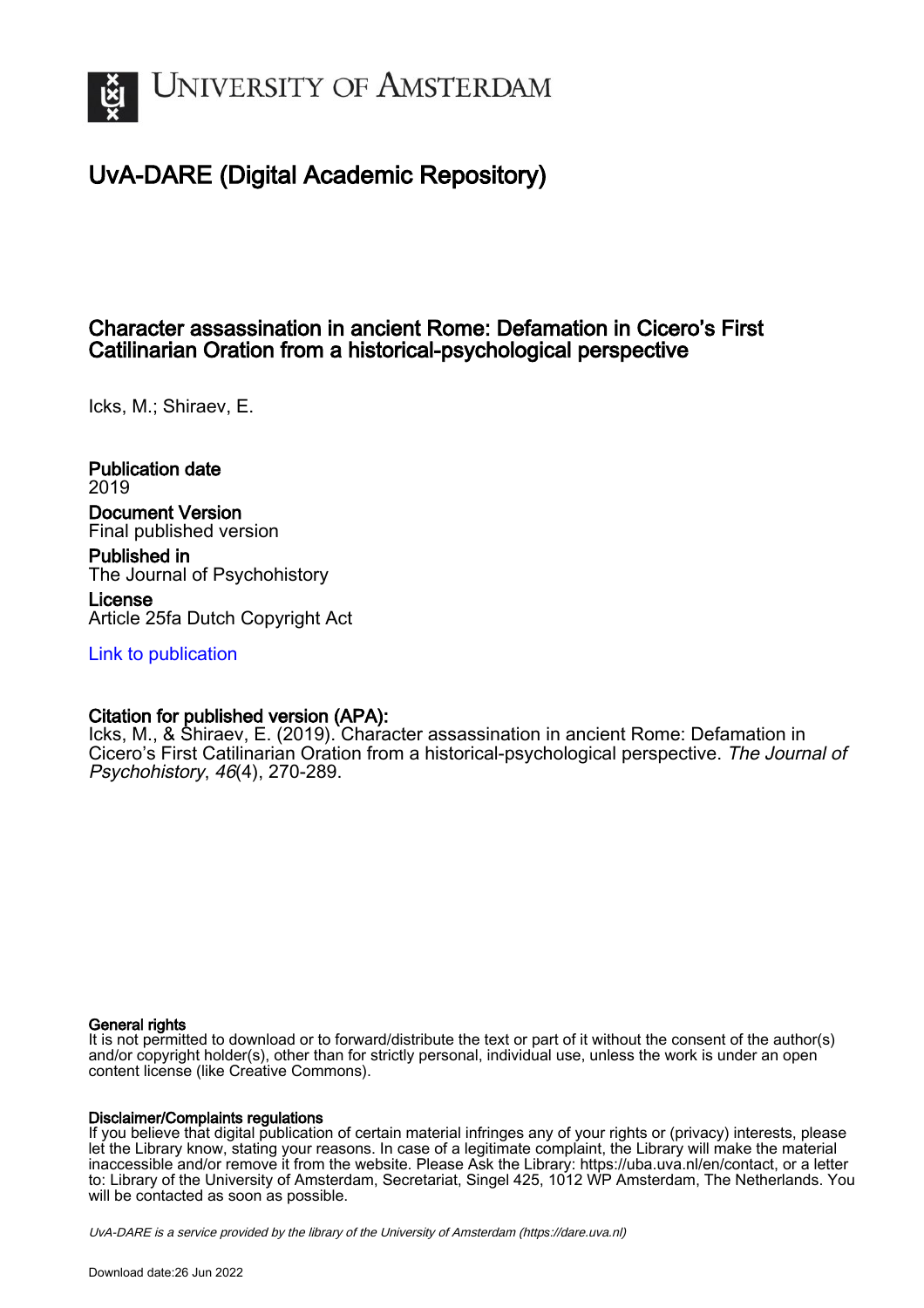# *Character Assassination in Ancient Rome: Defamation in Cicero's First Catilinarian Oration from a Historical-Psychological Perspective*

**ABSTRACT: Cicero's Catilinarian Orations of 63 BCE are among the most exemplary pieces of damning rhetoric and defamation from all of antiquity. This paper analyzes the first of these famous speeches, using comparative methods to explore the perceptions of how Cicero commits character assassination on his opponent. For the modern observer, at least two general interconnected themes appeared in the speech. One refers to the emotional atmosphere of fear and anxiety Cicero is building in his audience. The other creates a cognitive dichotomy between "us" and "them". Insights from psychology, history, and sociology can help us to critically connect antiquity to present times, examine how Cicero's attacks against Catiline's reputation worked, and why they were so psychologically effective.**

Character assassination is the deliberate destruction of an individual's Creputation in the eyes of relevant groups. This is achieved through character attacks, which can take many forms, including spoken insults, offensive tweets, accusations, Internet memes, and newspaper columns, to name but a few. Although such attacks seem ubiquitous in contemporary politics, they are by no means a recent phenomenon. Throughout history, countless kings, queens, dukes, bishops and generals have fallen victim to character attacks. In this paper, we will examine from a new psychological perspective a case of character assassination from the distant past: the defamation of the Roman senator Catiline by his colleague, the famous orator Cicero, in the First Catilinarian Oration of 63 BCE.

While numerous and detailed descriptions of character assassination exist, it is only recently that scholarly attention has been devoted to the

The Journal of Psychohistory 46 (4) Spring 2019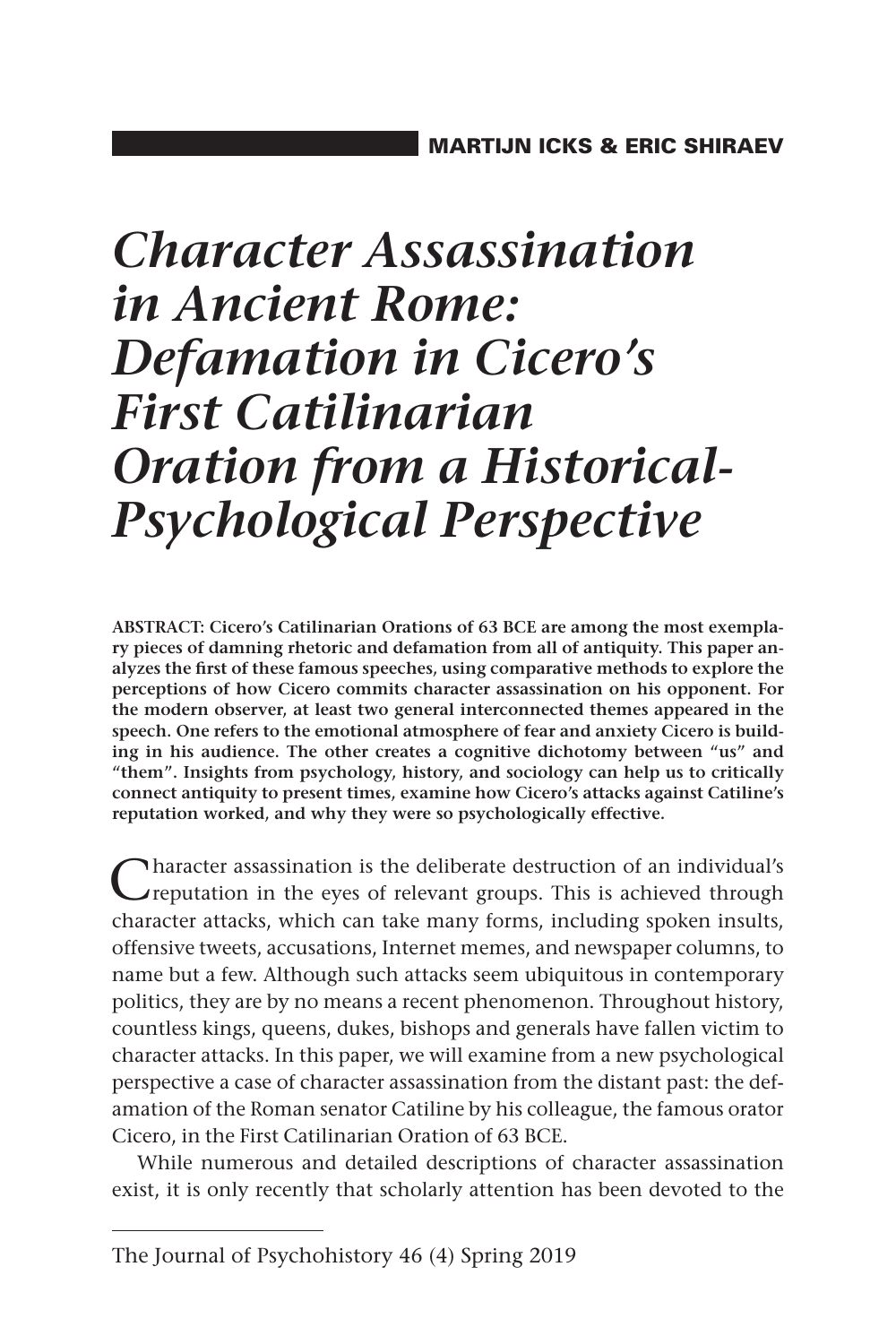analysis of character assassination as a psychological cross-cultural phenomenon, viewed of course in a historical perspective. In our earlier works (Icks and Shiraev 2014) we argue that character assassination has central and peripheral features. The latter are culture-bound and time-specific. They are determined by local values, specific social structures, and technologies: a sixteenth-century writer of a satirical pamphlet did not have access to social networks on the Internet. The former (the central features) tend to be cross-cultural and are likely to be present in any historic period: whether it was ancient Rome, medieval France, Communist Russia, or the 21st-century United States. Such universal features include, for instance, rumormongering, stereotyping, lies, name-calling, and the utilization of cultural taboos and enemy images—to name a few—to cast the target of the attacks in a negative light and damage their reputation.

Despite enormous variations in political and social structures, in norms and values, and in levels of technology among different societies and historic epochs, these underlying principles and characteristics of character attacks tend to remain essentially similar. The reason is that they are probably tied to the individual's fundamental cognitive and emotional mechanisms and constants of a person's decision-making. The search for such explanatory mechanisms and constants, such as cognitive dissonance, attribution errors, stereotyping, conformity, projection, and others (Ariely 2010; Koenigsberg, 2014; Tetlock 2016), is part of our ongoing work and is not given significant attention in this paper.

#### **Goals**

In this paper, we will apply several concepts and methods of psychology to a particular historical case of character assassination. We pursue several goals. One is to better understand the essence and psychological mechanisms of character attacks. Another is to demonstrate how these concepts and methods could help us in gaining a better understanding of the workings of defamation in cases from the (distant) past. A third goal is to look into a historic case and attribute the reasoning of the  $21<sup>st</sup>$  century to an event that took place many centuries ago. And finally, our last goal is to describe the historic circumstances that make this case unique as well as "classical".

We have chosen the case of Cicero and Catiline for several reasons. First, Cicero's Catilinarian Orations are justly famous as some of the best pieces of damning rhetoric from all of antiquity. Second, we possess the complete text of the speeches, even though their published versions have been altered from the words that Cicero actually spoke in 63 BCE (a point to which we will return). Third, we are relatively well informed about the political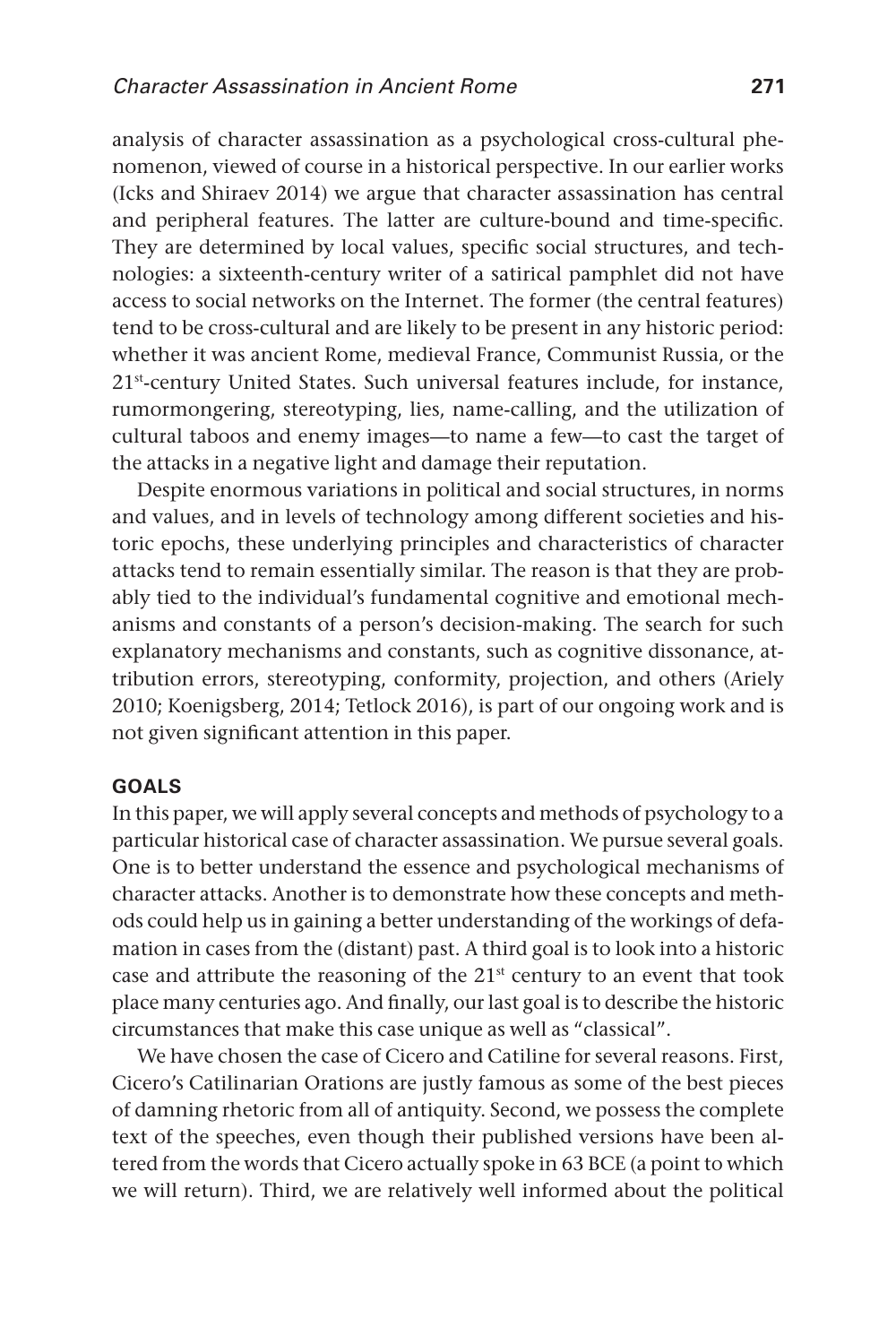and social circumstances in which Cicero's attacks against Catiline took place. Several ancient sources inform us about Catiline's alleged conspiracy against the political establishment and the circumstances that gave rise to it. Finally, despite our great distance to the Roman Republic, in time as well as in cultural values and habits, Cicero and Catiline operated within a political and social framework that had (some) features in common with our own time, such as the individual's acceptance of majority rule, the attention paid to public opinion, negative campaigning and personal attacks on political opponents, and coalition-building. These features are therefore relatable to the contemporary observer.

In the following, we will briefly touch on the significance of character in Greco-Roman oratory. Then we will discuss the historical context in which the First Catilinarian Oration was delivered, as well as the methodology we have applied.

#### **Character in Greco-Roman oratory**

*Character* can be defined as the moral dimension of an individual's personality and behavior. Hence someone of "good character" displays traits that are considered virtuous by the culture in focus, such as honesty, bravery or wisdom. In Greco-Roman oratory, it was paramount for the orator to project ethos, that is good character, to gain credibility with his audience (Halloran 1982, 60). This is why many ancient speeches, Cicero's included, strike us for the way they are constantly drawing attention to the person of the speaker (May 1988). Likewise, it was considered perfectly acceptable to attack the character of a political opponent, whether in the political arena or in court. Such attacks were often vicious and could be aimed at anything from a person's appearance to their sexual preference. It did not matter whether the accusations were directly relevant to the issue at hand: in the world of oratory, undermining a rival's reputation was always considered fair game. As we will see, Cicero was particularly skilled at heaping abuse on his opponents (Corbeill 2002).

#### **Historical background**

In the first century BCE, Rome had become the center of an ever-expanding empire that stretched over parts of Europe, Asia and Africa. However, this vast territory did not yet have an emperor at its head. Sovereignty lay in the hands of the SPQR—the *senatus populusque Romanus*, or "Senate and people of Rome". Each year the people's assembly, consisting of all adult male citizens, elected two consuls to lead the Roman Republic in peace and war. These foremost magistrates were supposed to hold each other in check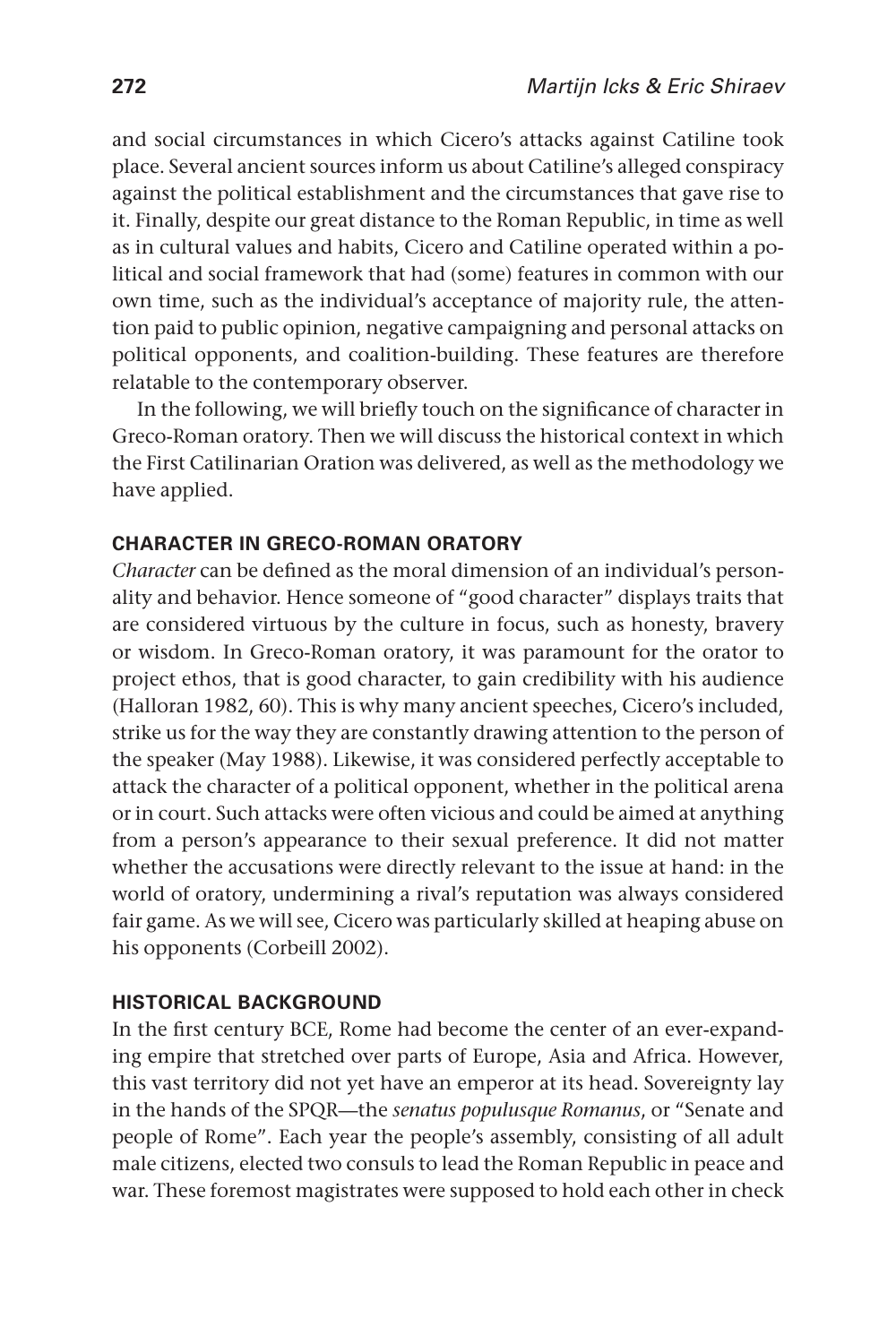and governed in accordance with the Senate, a body comprised of members of the highest social class.

Marcus Tullius Cicero (106-43 BCE) stemmed from a rich, but non-senatorial Italian family. He was a gifted orator and made a name for himself as a successful lawyer in Rome. When he decided to embark on a political career, he was equally successful, obtaining several political offices and gaining admittance to the exclusive circle of senators. Cicero, in short, was a social climber who started from relatively modest beginnings and grew to great prominence (Habicht 1990; Everitt 2001; May 2002). In contrast, Lucius Sergius Catilina (108-62 BCE)—known as Catiline in English—was the scion of an old aristocratic family in decline. He also embarked on a political career and managed to become governor of the Roman province of Africa (comprising parts of modern-day Tunisia, Algeria and Libya). Afterwards disgruntled inhabitants of the province put him on trial for corruption. He was acquitted, although it was rumored that he had bribed the judges (Levick 2015).

In 64 BCE, Cicero and Catiline competed for the much-coveted office of consul. Although all adult male citizens were eligible to vote in the consular elections, only the privileged few possessed the prestige and the means to run for office. Without exception, candidates were senators who had successfully climbed the political ladder. Consular candidates, then, were never "men of the people", although some of them ran on a platform that advocated the interests of their less fortunate fellow citizens. These socalled *populares* (from the Latin word *populus*, "people") expressed concern about the growing gap between the rich and the poor in Roman society. Ordinary people saw that many of the fruits of Rome's conquests had flowed into the coffers of the upper classes of senators and knights, while the common man had to struggle to get by. Working mostly through the people's assembly, the *populares* strove for reforms, such as the subsidization of grain to feed the urban poor and the redistribution of land held by the state to favor small farmers. Pitted against them were the *optimates* (from *optimus*, "the best"), who represented the interests of the well-off elite who wanted to maintain the status quo. Neither of these groups should be seen as political parties in the modern sense of the word: they were rather loosely defined and lacked formal organization. Rather, politicians associated themselves with whichever label best suited their interests and methods (Morstein-Marx 2004, 204-205; but see also Robb 2010 challenging the *optimates*-*populares* opposition).

In the consular campaign of 64 BCE, Catiline, despite his aristocratic background, profiled himself as the champion of the common people. He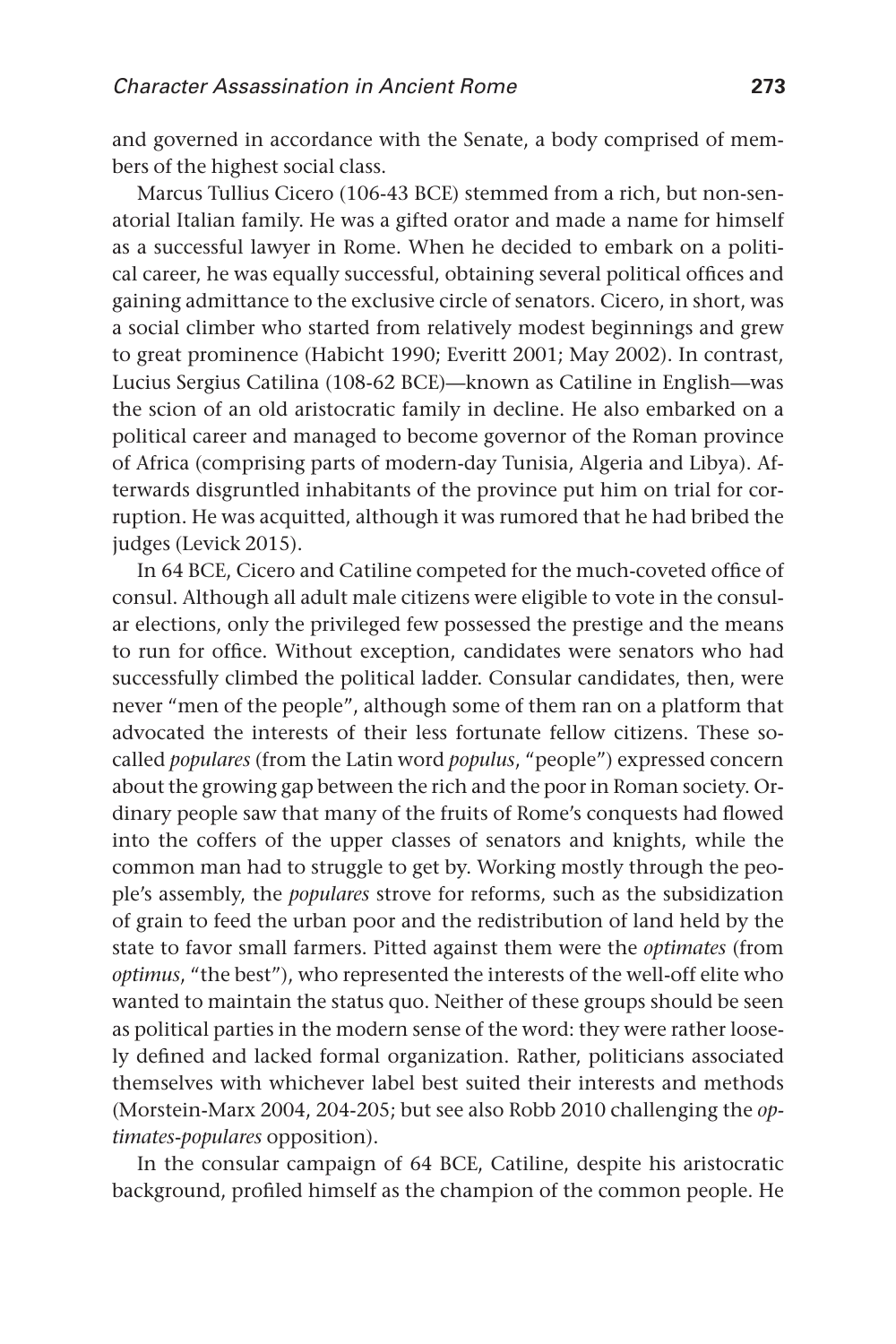advocated the radical and populist measure of *tabulae novae*, the cancellation of the debts that plagued many Roman citizens. His opponent Cicero sided with the conservative *optimates*. Together with a certain Gaius Antonius Hybrida, who would only play a minor role in the upcoming affairs, he managed to gain the consulship for 63 BCE. Catiline lost the election and ran for office again the next year, but could not generate the necessary support. After a bitter and tense campaign, he was once again defeated. Apparently, he then decided to pursue power through less orthodox means (Ramsey 2007, 16-18). Throughout Italy, many groups were clamoring for change: members of the urban plebs (the common people) with little to no income; small farmers who could not compete with the great slavemanned ranches of the rich; veteran soldiers who had failed to adapt to a civilian life; even some down-on-their-luck senators and knights who were unable to pay off their debts. Catiline gathered many of these around him to conspire against the establishment.

Although we do not have any unbiased sources at our disposal, it appears that the conspirators were planning to kill a number of Roman senators and seize power with the help of a garrison of revolutionary forces that had been gathered in nearby Etruria (Dyck 2008, 7-8). To start things off, an attempt at Cicero's life was made on the 7<sup>th</sup> of November. The latter had been forewarned, however, and simply kept his door shut, so that the would-be assassins failed to fulfil their mission (Sallust, *Conspiracy of Catiline* 28.1-3). In response, Cicero convened the Senate the next day—not in its usual meeting place, but in the nearby Temple of Jupiter Stator, a more secure location, which he surrounded with guards. The choice for this sanctuary was no doubt also motivated by its symbolic connotations, as it was dedicated to Jupiter in his role as "Stayer" or "Sustainer" who helped the Romans to ward off enemies. It was here that the consul launched his first verbal attack against Catiline, who was present on the occasion.

#### **Contents and effect of the speech**

In his First Catilinarian Oration, Cicero addressed the senators and Catiline directly. He warned the former against the latter, painting his fellow senator as a *hostis*, an enemy of the state. As was customary in Roman oratory, he drew on various *exempla*, moral anecdotes from the past, to argue that Catiline should have been executed long ago, but that he would not give the order as long as some still believed in his innocence (2-6). Throughout his speech, Cicero evoked an ominous atmosphere of lurking danger, of nightly meetings and daggers in the dark. Catiline is portrayed as a corrupt, black-hearted villain who leads a shameful life and is followed by equally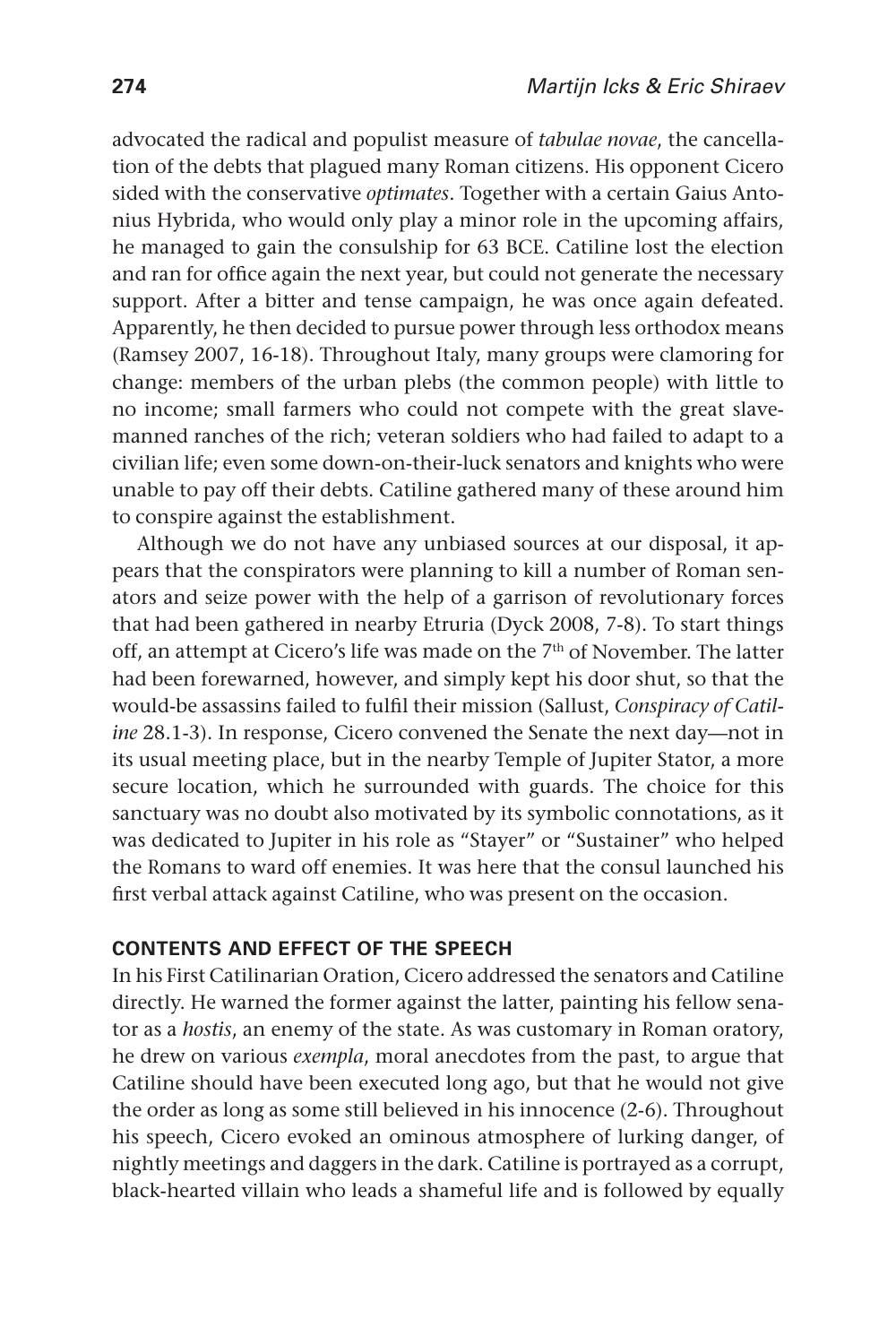corrupt, shameless cronies. As nefarious as their plans are, they stand no chance of success, since Cicero is ever watchful and will thwart their every move (8). At the end of the speech, the consul urged Catiline to go into exile and to take his followers with him, so that the city would be cleansed of their presence. Finally, he invoked Jupiter to punish all those who had turned against the Republic and its citizens (33).

As the second-century biographer Plutarch records, no senators were willing to sit anywhere near Catiline during the meeting (*Life of Cicero* 16.4). Cicero himself claimed the same in his Second Catilinarian Oration (12). The general mood must thus already have been quite hostile towards the man. However, some of those present at that fateful meeting on November 8 may well have harbored sympathies for Catiline's cause, or may have been undecided on the matter, even if they did not dare to show it openly (Craig 1993, 261). In fact, in the course of his First Catilinarian Oration, Cicero mentions the presence of Catiline's supporters in the audience (9), adding that "there are some men in this body who either do not see what threatens, or dissemble what they do see; who have fed the hope of Catiline by mild sentiments, and have strengthened the rising conspiracy by not believing it" (30).

Weeks before, informers had already warned Cicero that trouble was afoot, prompting the Senate to declare a state of emergency. However, hard evidence against Catiline was lacking. Cicero's options to act were therefore severely limited. It is possible that his goal at the start of the speech was to have Catiline declared a *hostis* and to have him executed, but if so, it must soon have become clear to him that he would not win sufficient support among his fellow senators to enact this measure without repercussions. His goal, then, became 1) to convince the Senate that Catiline was indeed a threat; and 2) to convince Catiline that the Senate was so hostile to him that voluntary exile was his best option (Craig 1993, 260-261). In order to achieve this, he attacked Catiline's character, doing everything in his power to stir up further hostility against his opponent and to alienate him from the other senators.

The ploy succeeded marvelously. According to the contemporary historian Sallust, Catiline rose to protest after Cicero had finished his speech. When he started to launch a verbal attack against the consul, his fellow senators cried out, calling him an enemy and a traitor (*Conspiracy of Catiline* 31.7-8). Plutarch omits any mention of this exchange, but all sources agree that Cicero's speech prompted Catiline to leave the city. It marked the beginning of the end for him as a public figure. In the following weeks, several of his co-conspirators would be arrested and executed. Early in the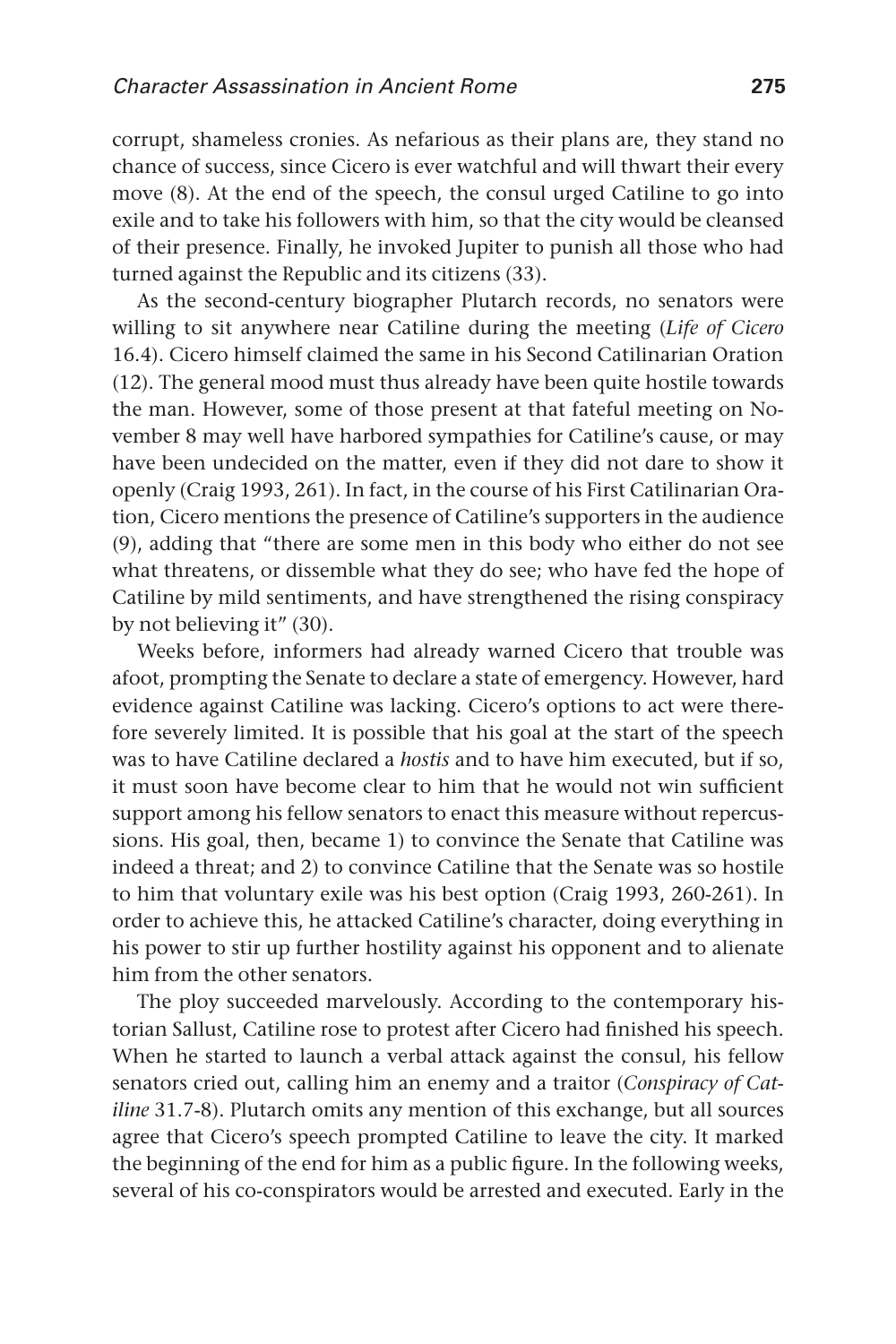next year, Republican forces defeated the army of revolutionaries, thus ending the threat to the establishment. Catiline himself died on the battlefield.

#### **Authenticity of the speech**

Roman orators did not read out their speeches, as many modern politicians do (using printed pages or teleprompters), but spoke by heart, which gave them ample room for improvisation. However, it means we have to account for the possibility that they polished or even significantly revised their speeches before publication. This is likely for Cicero as well. In case of the First Catilinarian Oration, he had good reason to tweak his words in hindsight. After Catiline had fled the city, Cicero had ordered the execution of several other conspirators without giving them a fair trial, even though that was their right as Roman citizens. This prompted much indignation in Rome and would even lead to the former consul's temporary exile from the capital in 58-57 BCE as punishment for his "tyrannical" behavior, as his political enemies insisted on calling it. The published version of the First Catilinarian Oration appears to have been altered to address critical responses to Cicero's actions (Lintott 2008, 143; but see also Mc-Dermott 1972, 283-284, who rejects the notion that Cicero later revised his consular speeches).

Despite this caveat, the Ciceronian scholar Andrew Lintott is confident we can assume that there is "nothing" in the published version of the First Catilinarian Oration that is "inconsistent with actual delivery on the occasion" (Lintott 2008, 17). It is safe to assume that Cicero will have portrayed Catiline as a danger to society in his original speech and will have threatened to have him executed. These threats may have been toned down in the edited and published version of the speech, so that Cicero could avoid the stigma of tyrannical behavior, but the essential message will have been the same (Lintott 2008, 145-146).

#### **Hypotheses**

We hypothesize that the speech was effective because Cicero was able to create the psychological atmosphere, the condition under which Catiline's presence in the city would be undesirable and even dangerous for him. This means that, as we assume, Cicero was able to persuade the audience that Catiline was too dangerous to be allowed to move about freely in Rome. One can achieve this persuasive effect by at least three methods: (1) by using reasoning and presenting the evidence (material or eyewitnesses) against Catiline, or (2) by provoking fear or anxiety among the audience (the senators), or (3) by making a psychological impact (such as invoking doubt or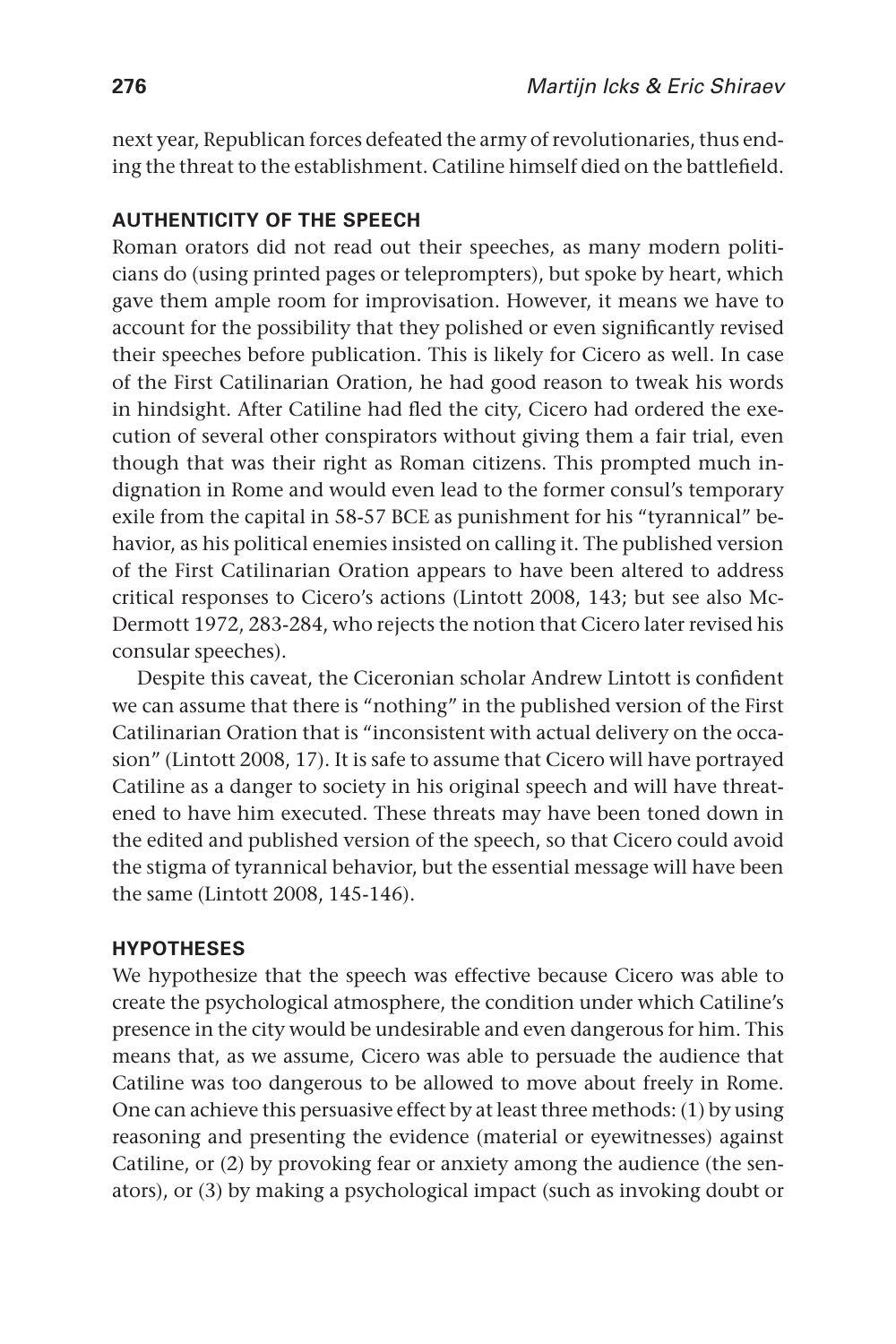causing fear) on Catiline's supporters so that they withdrew their support or urged Catiline to escape. We cannot speculate about all the circumstances affecting Catiline's behavior after the speech. We can, however, assume that it was the speech that made such a dramatic impact on the course of historic events. Now it is time to turn to the analysis of the speech.

#### **Methodology**

We applied the method of content-analysis to empirically examine the speech by Cicero against Catiline, which was held in the Roman Senate on the 8<sup>th</sup> of November, 63 BCE. According to our terminology, Cicero was an attacker and Catiline was a target, who was present when the attack (the speech) was launched.

Content-analysis is a research method (common in psychology and relevant disciplines) that aims at systematically organizing and summarizing both the manifest (what was actually said or written) and the latent (the meaning of what was said and written) content of communication. The researcher usually examines the available transcripts of conversations or interviews, the recordings of television or radio programs, letters, newspaper articles, and other forms of communication (Roberts 1997). The main investigative procedure in content-analysis consists of at least two steps. Initially, the researcher identifies coding categories. These can be particular nouns, verbs, concepts, names, or topics that convey a particular meaning. This first-level coding involves identifying properties of data that are clearly evident in the text. Second-level coding is the next step. It involves categorization and interpreting the frequencies with which the first-level categories were used. More sophisticated statistical procedures are sometimes used if the number of measurements is sufficient.

Our research procedure was organized around the following steps. First, we examined two English translations (Yonge and Macdonald) of Cicero's speech and selected all the expressions with words relating to Cicero and Catiline, as well as their actions and their associates. We did not pre-qualify such words as either "positive" or "negative": they just had to be relevant to Cicero and Catiline, such as their behavior, inner experience, and personality traits. Most of these words were nouns. We then checked the translations against the original Latin and added all the words we had missed in our original analysis.

We have established 26 categories based on their commonsensical and manifest meanings. We did not initially pay attention to the frequency of any particular words used in the speech. For example, although the word "tyrannical" (*regie*) was used only once by Cicero, it was included in a sep-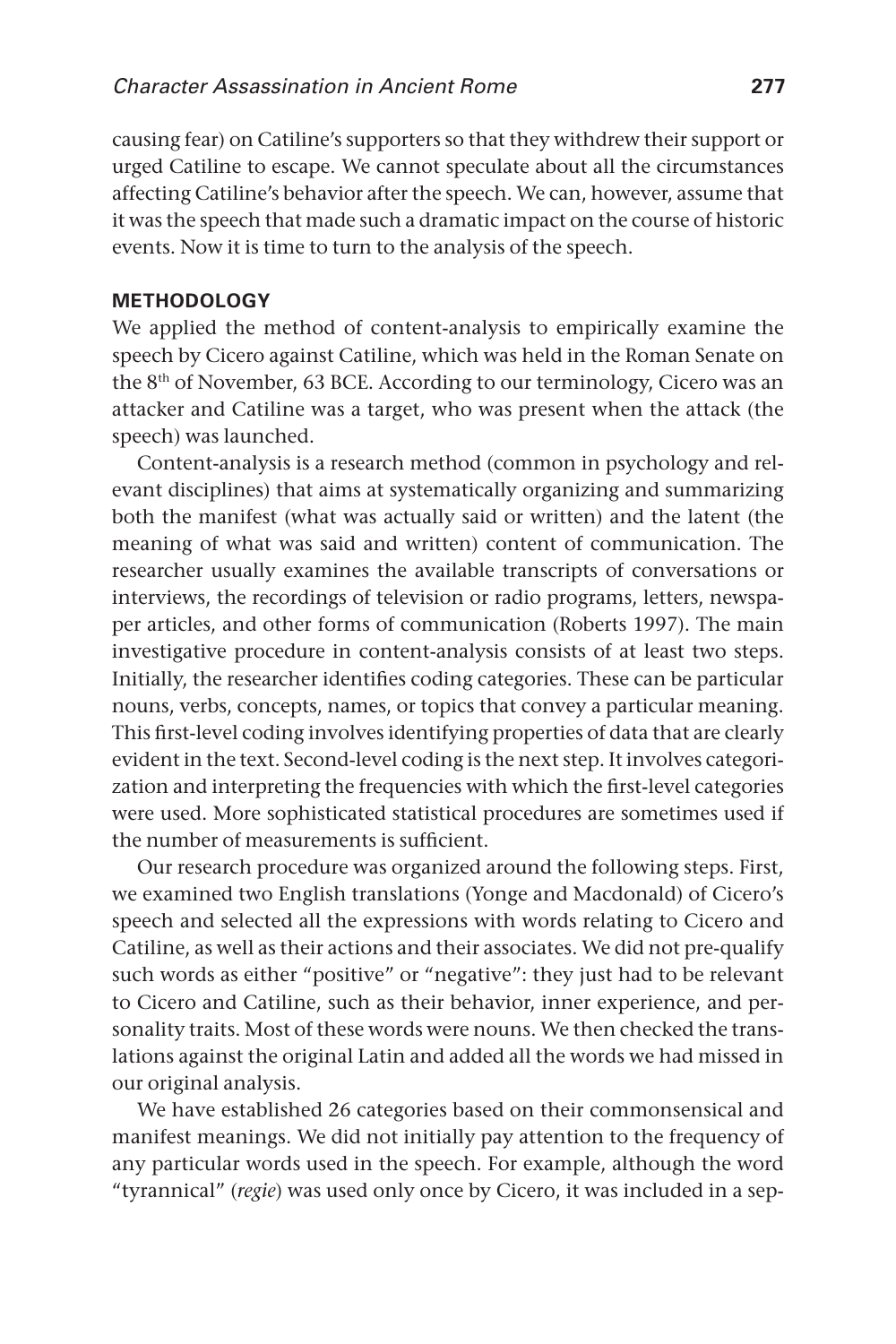arate category because we assumed that there might be other similar words that could fall into this category. Indeed, most categories include more than one word. For instance, we have placed both "madness" and "insanity" in the madness category. "Madness" in that particular period in history was used to describe highly dangerous, irrational, and unpredictable behavior. This word has also been used in the past, up to the beginning of the twentieth century, as synonymous to insanity (Shorter 1998). When we compare the English translations, we see that Yonge uses "insanity" for the Latin word *amentia*, while Macd onald prefers "folly" (8) or "madness" (25). Another example. The term "audacity" (*audacia*) indicates an individual's willingness to take bold risks, but also his or her rude or disrespectful behavior. What is bold and what is rude, is based on the observer's interpretation. Therefore, we simply were looking for statements containing the word "audacity" in them.

Only after our categories were established did we assign positive or negative connotations to them. In most cases, we relied on common-sense definitions easily obtainable in major dictionaries. Hence we assume that any reasonable observer is likely to consider words such as *danger*, *disease*, *evil* and *tyranny* as negatively charged, while *dignity* and *safety* were likely to be assessed as positive. For the categorization of some words, we had to consider the context in which they were used. The potentially neutral words "plans" and "designs", for instance, gain a negative ring when they refer to Catiline's plans to burn, murder and destroy. Likewise, the context makes it clear that Cicero is not using "audacity" in the positive sense of the word, but as something rather closer to "recklessness" and "effrontery" (which are translations Macdonald uses for the Latin *audacia* in chapters 1, 4 and 31 of the speech). Ultimately, this categorization technique resulted in the identification of nineteen categories that we believe contain critical, negative comments.

These categories are: alarm and fear; destruction (including arson); audacity; conspiracy; crime, corruption, and wickedness; danger; secrecy and darkness; disease; enemy; hatred (including unpopularity); henchmen; impiety; madness; murder (including slaughter); plans (including designs); robbery (including piracy); shame (including infamy); tyranny; and warfare. We used the "warfare" category as a separate one (and did not bundle it with murder or destruction) simply because we selected all the phrases containing the word "war". See Table 1.

For convenience, we placed the negative categories in several clusters. The first cluster refers to character or personality, including *audacity; impiety; madness;* and *shame and infamy.* The second cluster refers to action, including *arson and destruction; conspiracy; crime, corruption and wickedness;*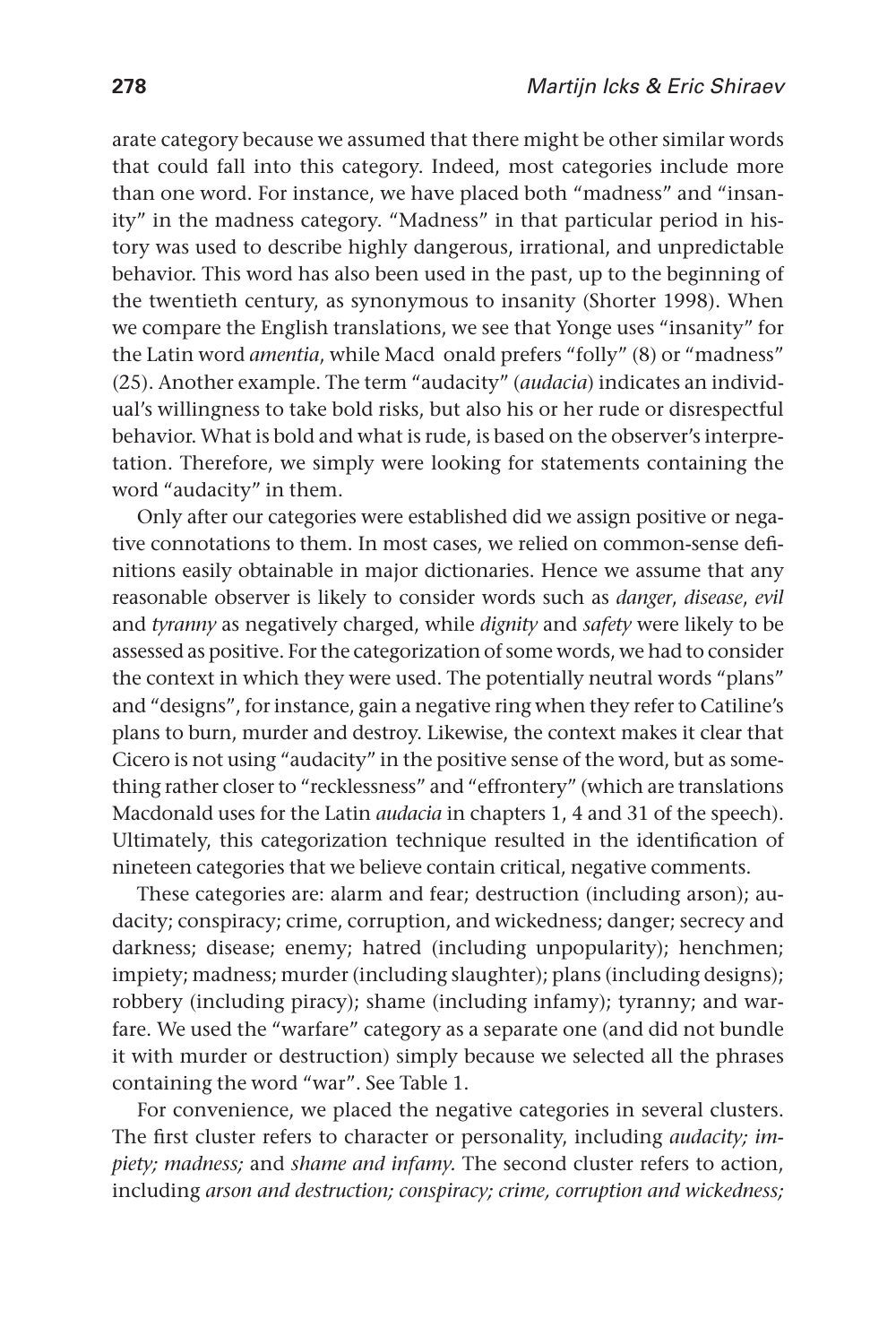| Negative, critical                                                                                                                                                               |                                                                                                                                   | Positive, uncritical                                                                                                                                          |  |
|----------------------------------------------------------------------------------------------------------------------------------------------------------------------------------|-----------------------------------------------------------------------------------------------------------------------------------|---------------------------------------------------------------------------------------------------------------------------------------------------------------|--|
| Alarm, fear<br>Arson and destruction<br>Audacity<br>Conspiracy<br>Crime, corruption,<br>wickedness<br>Danger<br>Darkness and secrecy<br>Disease<br>Enemy<br>Hatred, unpopularity | Henchmen<br>Impiety<br>Madness<br>Murder and slaughter<br>Plans and designs<br>Robbery, piracy<br>Shame, infamy<br>Tyranny<br>War | Authority, dignity<br>Catiline's "positive"<br>qualities<br>Cicero's characteristics<br>Honorable men<br>Outstanding individuals<br>Safety, welfare<br>Senate |  |

#### **Table 1. The Categories Selected for the First Level of Content-Analysis of the Speech**

*murder and slaughter; tyranny; warfare; robbery and piracy;* and *plans and designs*. The third cluster refers to people's reaction to these actions or the conditions that occur after these actions, including *alarm and fear; danger;* and *hatred and unpopularity*. The terms *henchmen* and *enemy*—which are likely to stand for adversaries as well as followers or supporters performing unpleasant or illegal tasks for a powerful figure—did not easily fall into a particular cluster.

For each thematic category, we have indicated which Latin words are included and how often each of these occurs in the text. If some occurrences of a particular word are clearly irrelevant, we have left them out. For instance, in the category "plans and designs", we have included the word *consilium* where it means "plan", but left it out where it means "council/ Senate". Words can and do occur in more than one category. In some cases, the translation given by one translator would put a particular word in one thematic category, while the translation of the other translator would put it in another. For instance, Yonge translates *malus* as "evil", Macdonald as "ill". In these cases, the words have been put in both categories. Finally, the tables show where particular words occur in the text, how they are translated by Yonge and Macdonald respectively, and who or what they refer to.

After establishing these categories, we placed each and every selected statement from the speech into a particular category. We made sure that each statement had to be placed in a particular category so that there was no overlapping. The full descriptions of categories is vast, so that we have posted it online at: http://communication.gmu.edu/research-and-centers/research. Here we provide a sample of several categories. See Table 2 (next page).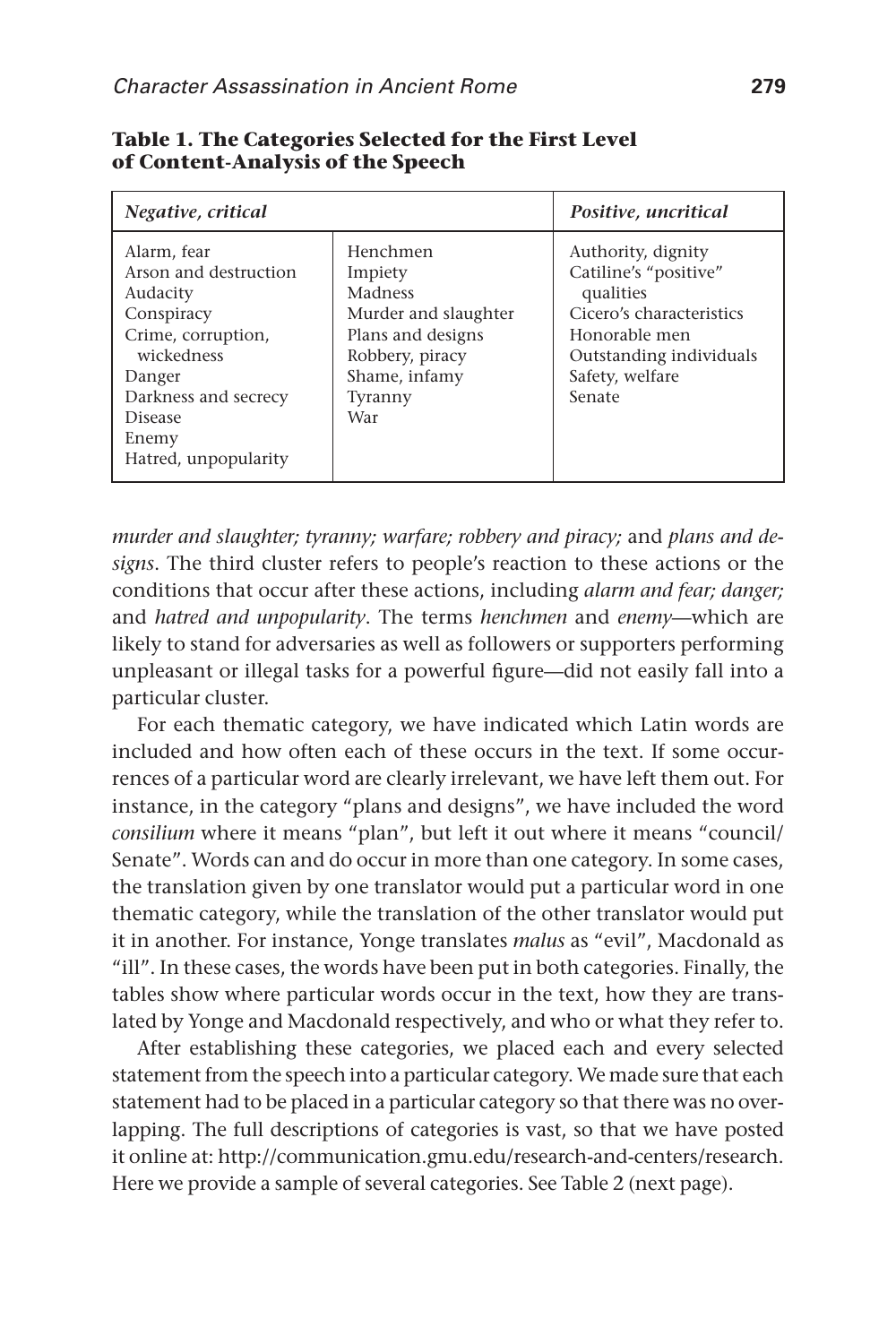#### **Table 2. An Illustration of the Categories Danger, Audacity, and Safety and their Location in the Translations**

| Original Latin                                | <b>Translation Yonge</b>                           | <b>Translation Macdonald</b>             | <b>Chapter</b> |
|-----------------------------------------------|----------------------------------------------------|------------------------------------------|----------------|
| Tantis rei publicae<br>periculis              | Such danger to<br>the state                        | Serious danger for<br>the Republic       | 4              |
| Magno in periculo                             | In great danger                                    | In great danger                          | 19             |
| Rei publicae<br>periculis                     | The dangers of<br>the Republic                     | Peril to the Republic                    | 22             |
| Periculo                                      | Danger                                             | Danger                                   | 22             |
| Alicuius periculi                             | Any danger                                         | Any danger                               | 28             |
| His periculis<br>coniurationis<br>insidiisque | These dangers and<br>machinations of<br>conspiracy | These dangers and<br>plots of conspiracy | 31             |
| Periculum                                     | Danger                                             | Danger                                   | 31             |

CATEGORY: DANGER (NEGATIVE)

CATEGORY: AUDACITY (NEGATIVE)

| Original Latin            | <b>Translation Yonge</b>            | <b>Translation Macdonald</b>                 | <b>Chapter</b> |
|---------------------------|-------------------------------------|----------------------------------------------|----------------|
| Sese effrenata<br>audacia | That unbridled<br>audacity of yours | Your unbridled<br>effrontery                 |                |
| Audaciam                  | Your audacity                       | Your acts of recklessness                    | 4              |
| Audaciae tuae             | Your wild scheme<br>Your audacity   |                                              |                |
| Audaciam                  | Audacious crime                     | His crime                                    | 13             |
| Veteris audaciae          | Long-standing<br>audacity           | The reckless frenzy of<br>such long standing | 31             |

CATEGORY: SAFETY, WELFARE (POSITIVE)

| Original Latin              | <b>Translation Yonge</b>                                                | <b>Translation Macdonald</b> | <i>Chapter</i> |
|-----------------------------|-------------------------------------------------------------------------|------------------------------|----------------|
| Salute rei publicae         | The safety of the<br>The safety of the<br>republic<br>Republic          |                              | 8              |
| Summa salus rei<br>publicae | The safety of the<br>The very existence<br>commonwealth<br>of the State |                              | 11             |
| Communem<br>salutem         | The state                                                               | The common safety            | 12             |
| Summam rem                  | The welfare of the                                                      | The supreme interests        |                |
| publicam                    | republic                                                                | of the State                 |                |
| Omnium nostrum              | The lives and safety                                                    | The life and safety          |                |
| vitam salutemque            | of us all                                                               | of us all                    |                |
| Salutem civium              | The safety of your                                                      | The safety of your           | 28             |
| tuorum                      | fellow-citizens                                                         | fellow citizens              |                |
| Summa rei publicae          | The great safety                                                        | Sure salvation to            | 33             |
| salute                      | of the republic                                                         | the Republic                 |                |

Note: The word "chapter" refers to a specific paragraph in the text of the speech, which consists of 33 chapters in total.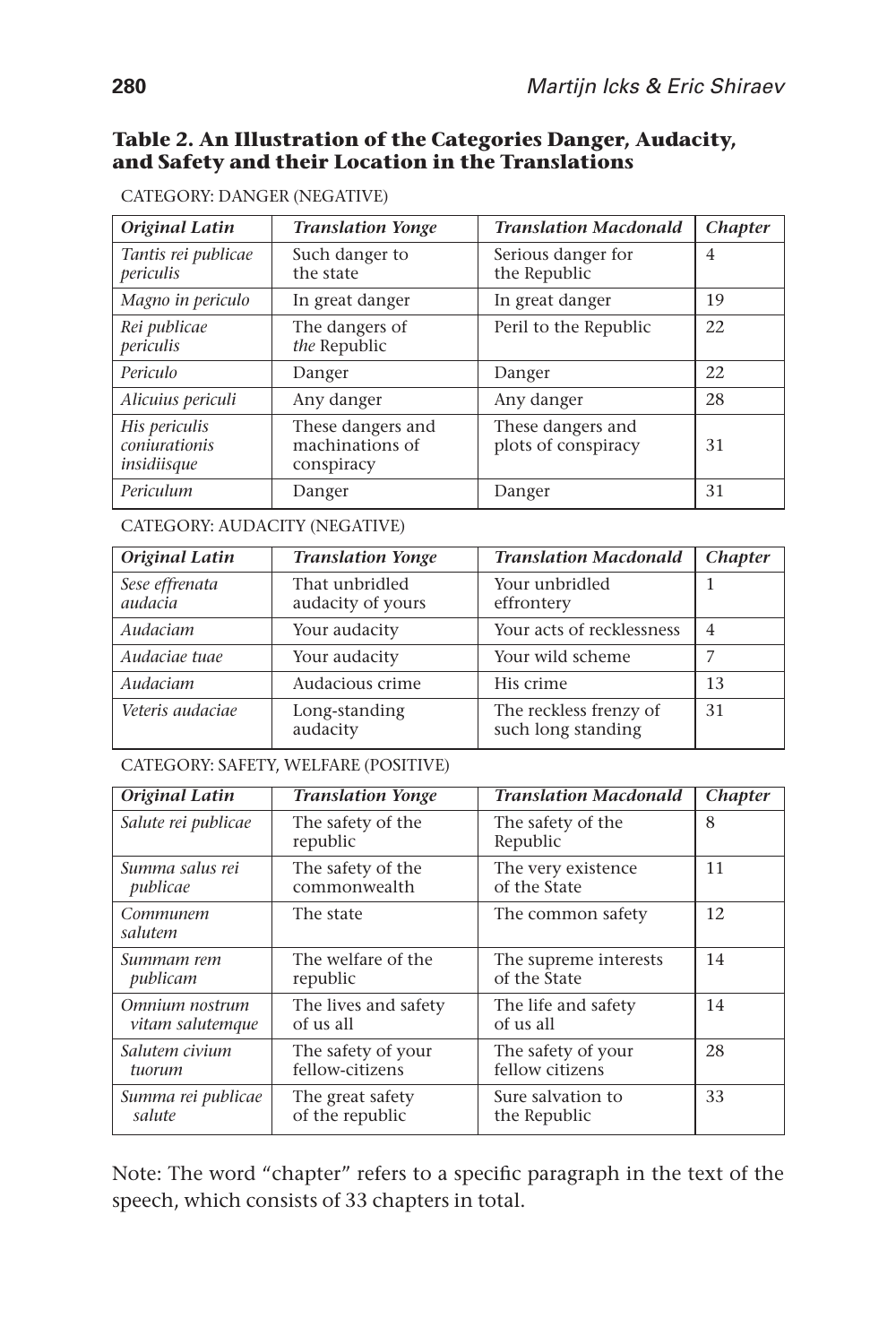**Reliability** is the extent to which a particular method gives consistent results. Each content-analysis procedure typically undergoes a reliability inspection. Several types of such inspection exist in psychology. The most appropriate in our case was test-retest reliability, which is a measure obtained by administering the same test several times over a certain period (1) by the same person and (2) by a different person or even several people trained in this method. We instructed a number of undergraduates majoring in politics, global affairs, history, and communication (43 individuals or "judges" in total, on two different occasions). Each judge was asked to place each selected word or phrase from the speech (see Table 1) in one of the specific categories we had selected. We conducted this procedure twice to look at the test-retest reliability of our method. During the first test, two categories, "enemy" and "shame, infamy" were not on the list, but later included for the second evaluation; during the second test, the categories "evil" and "vices" were dropped from the list.

We decided to display the results of both tests to demonstrate the test-retest validity of our method. See Table 3 (next page). The reliability score has been calculated as a ratio between the choices made by the judges and the authors' own judgments. In theory, the score of 1.0 indicates that all the judges unanimously agreed and placed the phrases into the same category selected by the authors. On the other hand, the score of 0.0 means that nobody has placed the selected words and phrases from the speech into the category.

In general terms, each judge had a choice to put each selected word or phrase in each of the selected categories. If this were done randomly, for example, the reliability score would have been close to 0.05 because each word has an equal chance to be assigned to any of the nineteen categories. Our results suggest that the judges as a group consistently assigned the words into particular categories and their choices were far from random.

We realize that some categories came out as more clearly identified by content-analysis than others. Moreover, some categories are more "valuable" for us than others simply because of their relevance to the historical momentum and the frequency with which they have been used. For example, a high level of consensus among the judges (0.87) indicates that the words and phrases related to "alarm and fear" have been more or less unanimously identified and Cicero used them 26 times in the speech. The "henchmen" category—although these words were used, as we assumed, 22 times—has not been identified as clearly. The "tyranny" category was unanimously agreed upon (1.0) yet there is only one sentence in the speech that mentions tyranny, compared to eight words related to "madness" (which was assessed with a high reliability score of 0.85). In sum-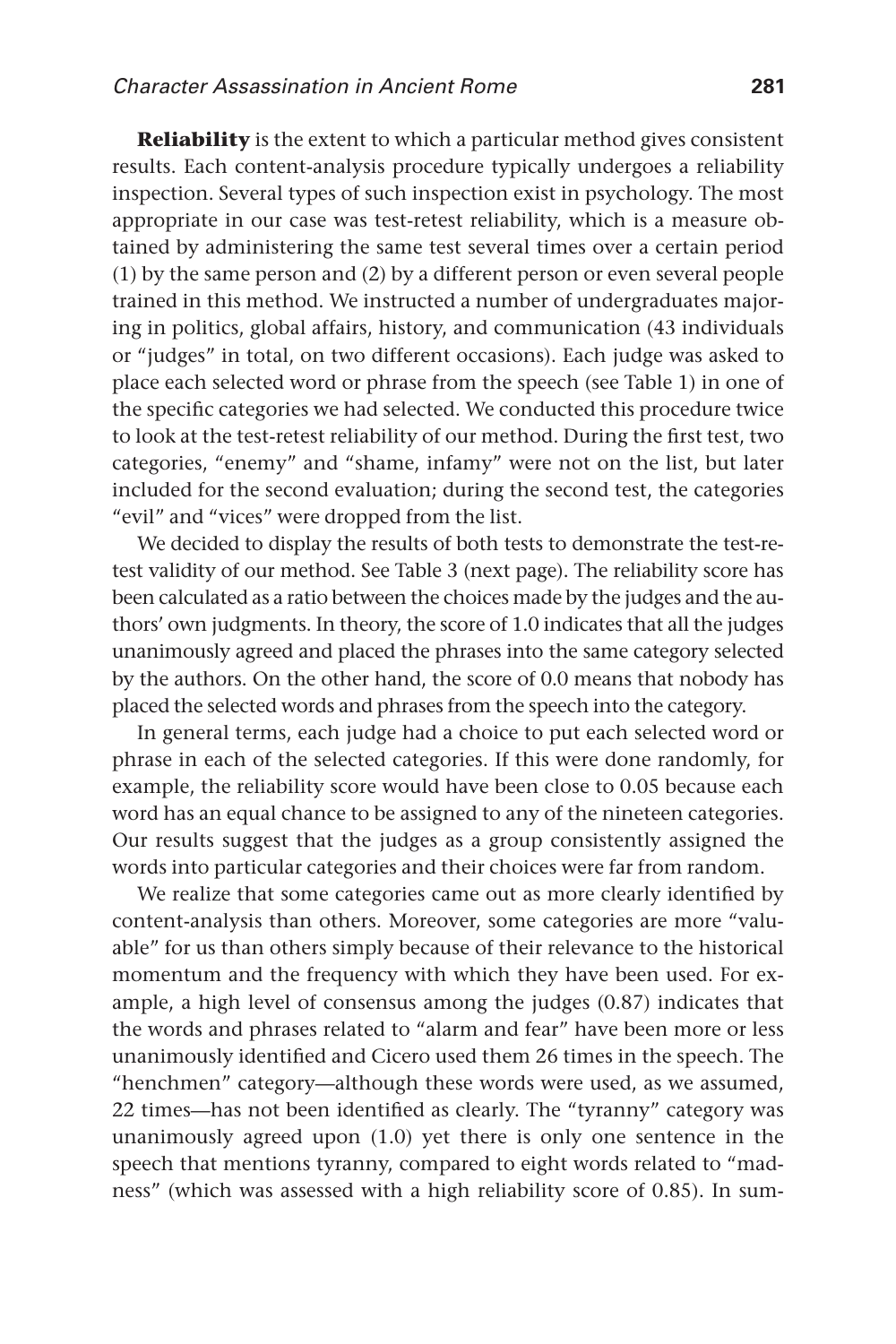| <b>Categories</b>                | Rel 1 | Rel 2 | <b>Categories</b>           | Rel 1 | Rel. 2 |
|----------------------------------|-------|-------|-----------------------------|-------|--------|
| Enemy                            | N/A   | 0.61  | Henchmen                    | 0.43  | 0.34   |
| Alarm, fear                      | 0.91  | 0.87  | Arson and<br>destruction    | 0.83  | 0.85   |
| Audacity                         | 0.75  | 0.75  | Conspiracy                  | 1.0   | 1.0    |
| Crime, corruption,<br>wickedness | 0.67  | 0.55  | Danger                      | 0.95  | 0.85   |
| Darkness<br>and secrecy          | 0.83  | 0.75  | <b>Disease</b>              | 0.71  | 0.75   |
| Evil                             | 0.61  | N/A   | Hatred,<br>unpopularity     | 0.85  | 0.61   |
| Impiety                          | 0.75  | 0.61  | Madness                     | 0.95  | 0.85   |
| Murder and<br>slaughter          | 0.87  | 0.91  | Plans and designs           | 0.73  | 0.67   |
| Robbery, piracy                  | 0.83  | 0.75  | Shame, infamy               | N/A   | 0.41   |
| Tyranny                          | 1.0   | 1.0   | <b>Vices</b>                | 0.41  | N/A    |
| War (Warfare)                    | 0.91  | 0.83  | Authority, dignity          | 0.39  | 0.44   |
| Catiline's<br>positive qualities | 0.83  | 0.73  | Cicero's<br>characteristics | 0.75  | 0.69   |
| Honorable men                    | 0.83  | 0.91  | Outstanding<br>individuals  | 0.51  | 0.63   |
| Safety, welfare                  | 0.75  | 0.69  | Senate                      | 0.61  | 0.77   |

**Table 3. Results of the Reliability Test of Our Categories. Rel 1 and Rel 2 contain quantitative assessments of our categories on two separate occasions**

mary, we assume that the words that received the high reliability scores and have been mentioned more frequently than others, should receive our most careful attention.

#### **Speech analysis: Danger and fear**

Several negative categories stand out from the content-analysis. Terms relating to *alarm and fear*, *arson and destruction*, *crime, corruption and wickedness* and *murder and slaughter* are all referenced more than fifteen times throughout the speech. With the exception of *crime, corruption and wickedness*, all these categories have a reliability score of over 0.8, indicating that we can most likely consider them as reliable. Strikingly, none of them fall into the cluster of categories related to personality or character. While *alarm and fear* belongs to the cluster of reactions and conditions, the others are part of the cluster of categories relating to action. Repeated reference is made to the fire and destruction that will be visited upon Rome, including four references to "fire" (*incendium*), one to "setting fire to" (*inflammare*), six to "de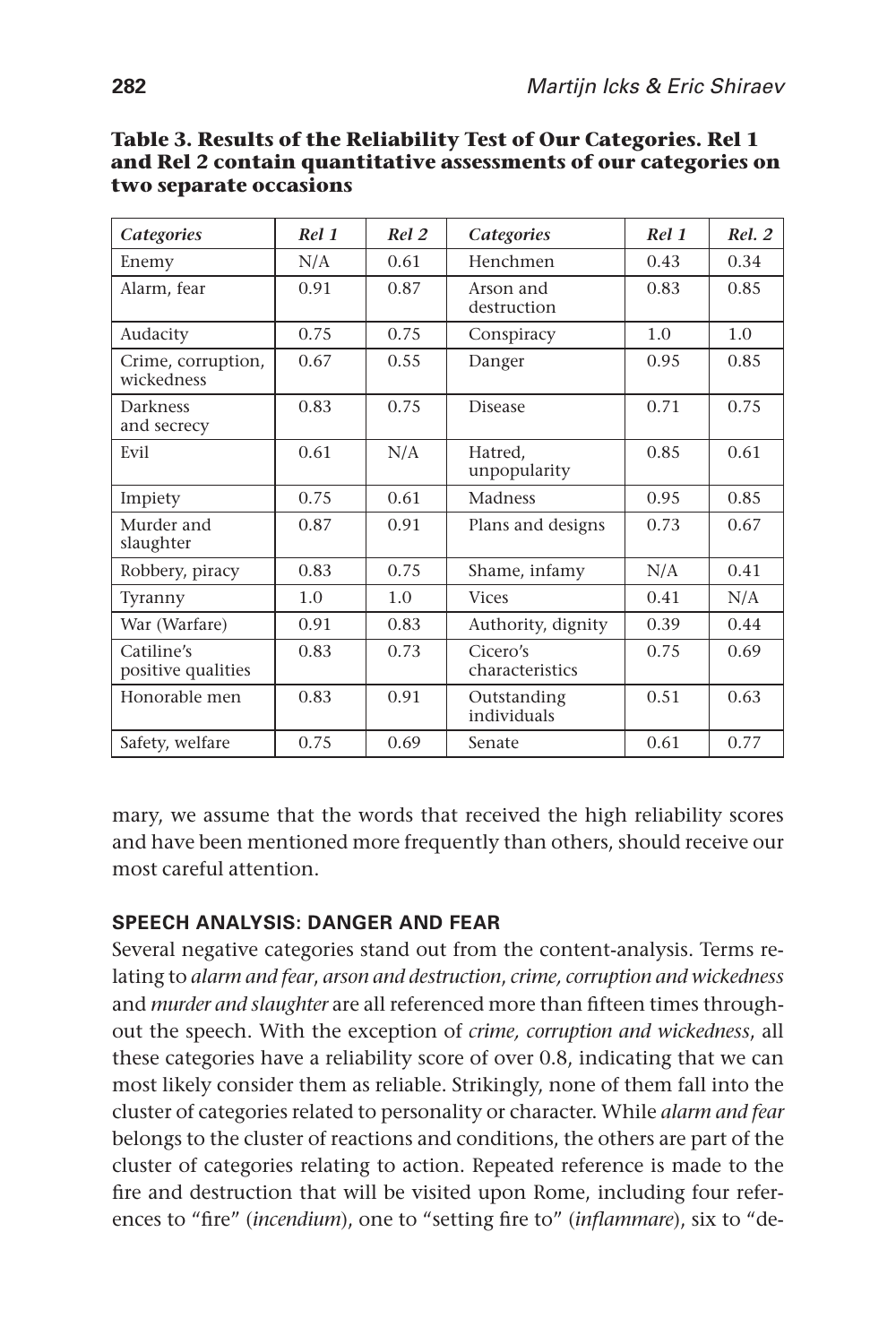struction" (*exitium* or *pernicies*), three to "destroying" (*vastare*) and one to "devastation" (*vastitas*). Our analysis shows that 22 terms in the text refer to murder and killing, including, among others, seven references to "slaughter" (*caedes*) and six to "killing" (*interficere* or *necare*). Sometimes these terms relate to Cicero personally, sometimes to the nobles as a group, sometimes to the Roman citizens in general, and sometimes even to the country or the world as a whole—as when Catiline is accused of contemplating "parricide" (*parricidium*) because he wants to murder his father country (17).

Almost all of these negative actions are presented as the acts of Catiline and his followers. Of the nineteen references to acts of arson and destruction, eighteen are implicitly or explicitly attributed to the conspirators. (The one exception is Cicero's statement that he will be "consumed by a perfect conflagration of hatred" (29) if he does not thwart Catiline's plans.) The pattern is even clearer in the case of words related to murder and slaughter, all of which refer to acts by Catiline and his followers. Evidently, Cicero is presenting this group as a threat to Rome and the Romans. Eight times he mentions the ominous words "conspiracy" or "conspirators" (*coniuratio* or *coniuratores*). Catiline is a sinister figure who harbors "designs" (*consilia*) and is "planning" things (*moliri*). These plans are made all the more sinister through their association with terms like *nox* ("night") and *tenebrae* ("darkness").

Although variations of the word "danger", *periculum*, occur only seven times, in a text of approximately 3,400 words, a sense of imminent danger permeates the speech. This sense is directly related to the other negative category that stands out. According to the analysis, no less than 26 phrases in the speech refer to notions of alarm and fear. Some of these are related to Cicero's fear that any rash action against Catiline and his followers would make him unpopular, although he asserts that this is a burden he is willing to bear (28-29). In all likelihood, these passages were added or enhanced in the published version of the speech, after Cicero had been temporarily exiled for his execution of several Catilinarian conspirators without a trial and felt the need to justify his actions. However, most of the references to words like *timor*, *metus* (both meaning "fear" or "dread") and *pertimescere* ("dreading") are related to the fear that Catiline and his co-conspirators inspire—both in Cicero personally and in the Roman people as a whole. The speech conjures up the image of a society where nobody feels safe.

It seems likely that Cicero is aiming to provoke and build an atmosphere of anxiety in the audience. Not only is this state of anxiety stimulated by the numerous references to arson, murder and secret plots, but also by the very setting of the Senate meeting in the heavily guarded and symbolic Temple of Jupiter Stator. As the consul remarks in the opening passage of his speech, addressing his target directly: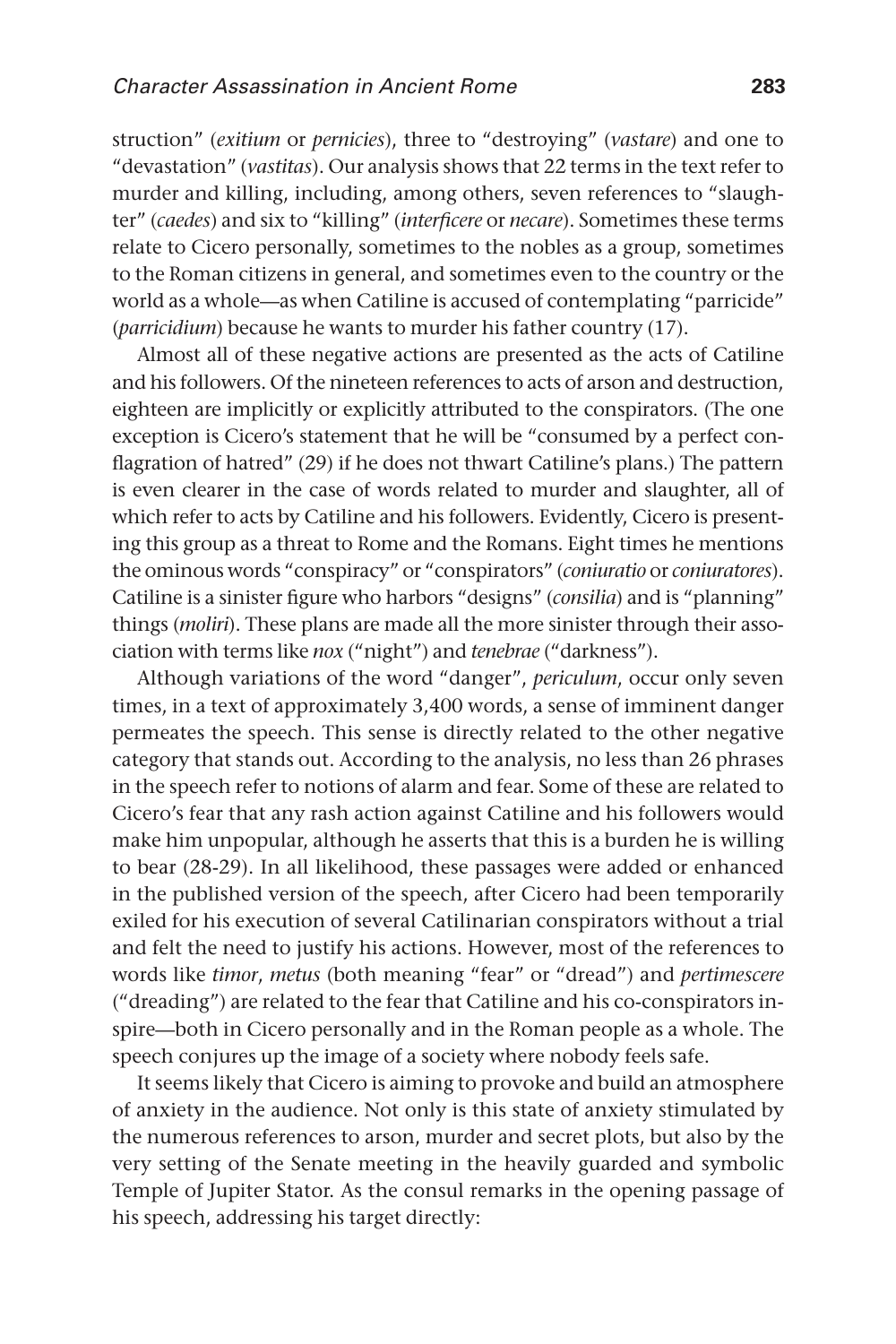Do not the night guards placed on the Palatine Hill—do not the watches posted throughout the city—does not the alarm of the people, and the union of all good men—does not the precaution taken of assembling the Senate in this most defensible place—do not the looks and countenances of this venerable body here present, have any effect upon you? (Trans. Yonge)

Whether or not Catiline was impressed directly by the words of the speech, Cicero likely was intending those words to have an effect on his fellow senators. In a city that was rife with rumors of a brooding conspiracy, he most likely deliberately exploited the feelings of unrest and apprehension by decisively attacking Catiline and his reputation. It is interesting to mention that a few weeks earlier, during the consular elections in which Catiline had once again failed to secure a post, Cicero had appeared wearing a cuirass under his toga, a histrionic display to underline that he feared a personal assault (Cicero, *Pro Murena* 52). Now, he argued that Catiline endangered the lives of all. Since he lacked any concrete evidence to convict his opponent, he resorted to general accusations and insinuations, appealing to emotions, rather than to reason.

#### **Speech analysis: Us versus them**

The First Catilinarian Oration contains 22 words that we have categorized under the category *crime, corruption and wickedness*, including such terms as "crime" (*scelus* or *facinus*) and "criminal" (*scelerus*). Although the reliability score of this category (0.55) is not as high as that of some of the others, it is still enough to consider the category as reliable. Without exception, all the included terms relate to Catiline and his followers. There are also nine references in the category *shame and infamy*, eight of which refer to the conspirators. Ten times does Cicero describe Catiline and his followers in terms of disease or social ills, such as "pestilence" (*pestis*) and "disease" (*morbus*). "Lead forth with all your friends, (…) purge the city of your presence," he recommends his opponent (10). Likewise, the actions of the Catilinarians are five times associated with banditry (*latrocinium*, *latrones*) and eleven times with war (*bellum*).

Among the positive categories, *Cicero's characteristics* (26) and *honorable men* (fourteen) are the most prominent, both with a reasonably high reliability factor (0.69 and 0.91 respectively). In fact, the former is a mixed category, since Cicero does not just use flattering terms to describe himself: notably, he blames himself for "remissness" (*inertia*) and "culpable inactivity" (*nequitia*), but also associates himself with "vigilance" (*diligentia*) and aspires to "vigor" (*severitas*) and "boldness" (*fortitudo*). The ambiguous self-representation serves a strategic purpose: by claiming that he has not responded quickly enough to Catiline's threat, the orator wants to counter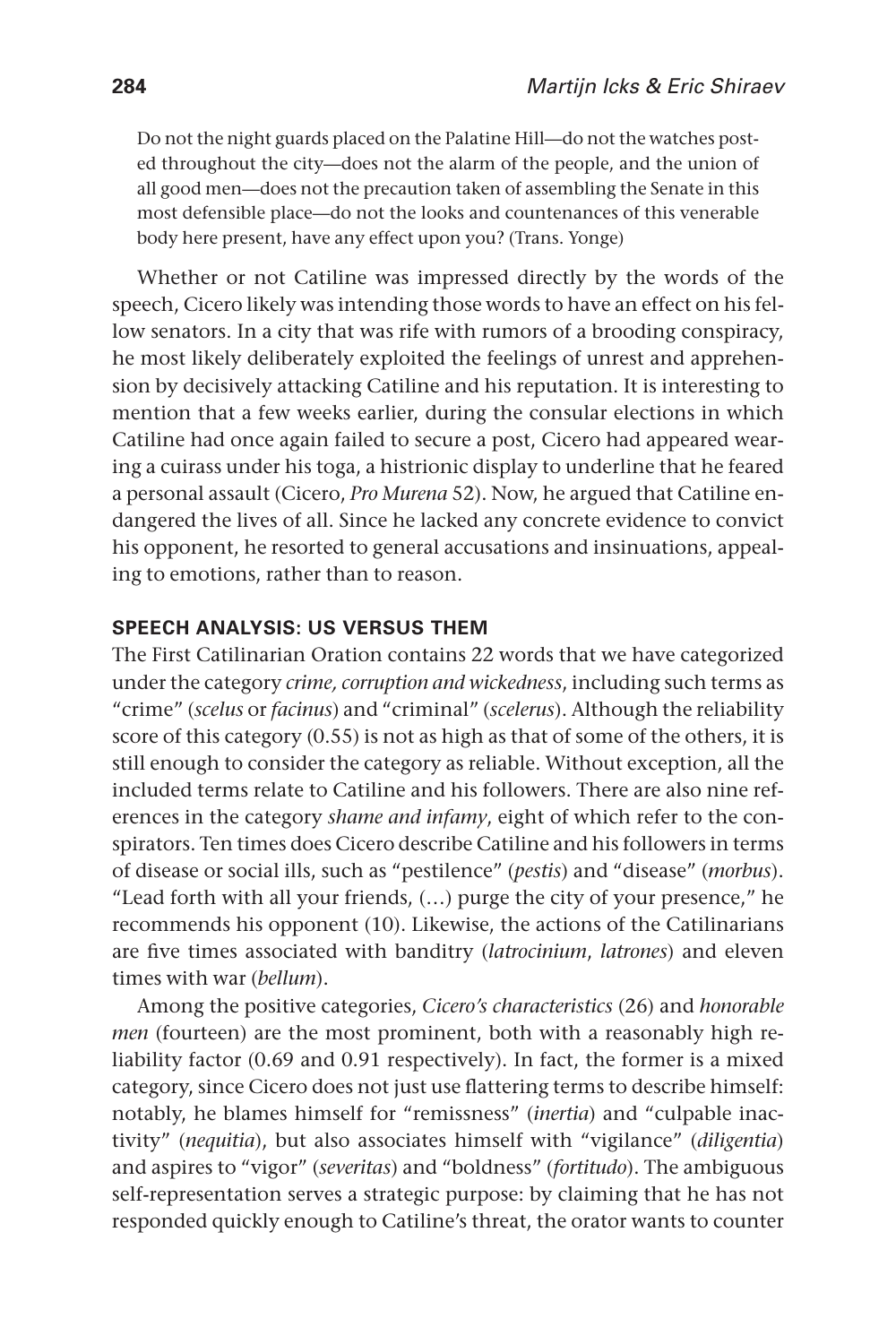accusations that his actions are too harsh or rash. Cicero, then, is perhaps not without flaws, but as he suggests, they consist of a lack of assertiveness and a tendency to err on the side of caution—hardly unforgiveable moral defects. Throughout the speech, he associates himself with honorable men, who are described in such terms as "good" (*bonus*), "brave" (*fortis*) and "most honorable" (*honestissimus*). From context, it is clear that these honorable men are the good citizens of Rome, particularly those of the upper classes. Catiline and his followers, on the other hand, are never associated with these positive terms in the speech. The word "enemy" (*hostis*), which occurs seven times within the speech, is exclusively applied to them.

Cicero thus draws a sharp line between the "good guys" (himself and his supporters) on the one hand and the "bad guys" (the Catilinarians) on the other. Using modern political psychology's terminology, he is constructing an enemy image of Catiline and his followers (Keen 1991). According to Ulrich Beck's definition, enemy images are "culturally generated prejudices and heterostereotypes that have been dramatically composed, enhanced, and made legitimate", and which are then employed to "create and expand the apparatus of state authority and the military." On the one hand, this provides the authorities with a basis of legitimation for their actions, on the other hand it ostracizes those who do not subscribe to their vision as traitors or collaborators themselves (Beck 1997, 67). Cicero, as we believe, clearly employed these strategies in the First Catilinarian Oration. Not once in his speech does he address the social issues that had gotten the Catilinarians up in arms, denying them a valid political position. Instead, he keeps repeating that they are hated and feared by all good citizens. "There is no one who does not hate you," he snaps at Catiline (13); and "your country hates and fears you" (17). Thus he creates an "us" versus "them" dichotomy, exclusively associating his own camp with the fatherland and with true Roman society. Phrased in these terms, it became almost impossible to disagree with him.

#### **Applying psychology**

Psychology has always been concerned with subjects such as persuasion and interpersonal influence in an individual's political decisions. Several lines of research have emerged. Richard Koenigsberg (2014) turned to unconscious desires and fantasies as the source of cross-cultural narratives to justify violence. Psychoanalysts argued about distinguishing between excessive fears, which are likely to be cognitive—and associated with conscious experience—and phobias, which have deep unconscious roots (Karon and Widener 2013). Both phobias and fears can be activated by external events. Other scholars took on reasoning and the mechanisms of judgment-formation (Rosenberg 1988). Yet others turned to so-called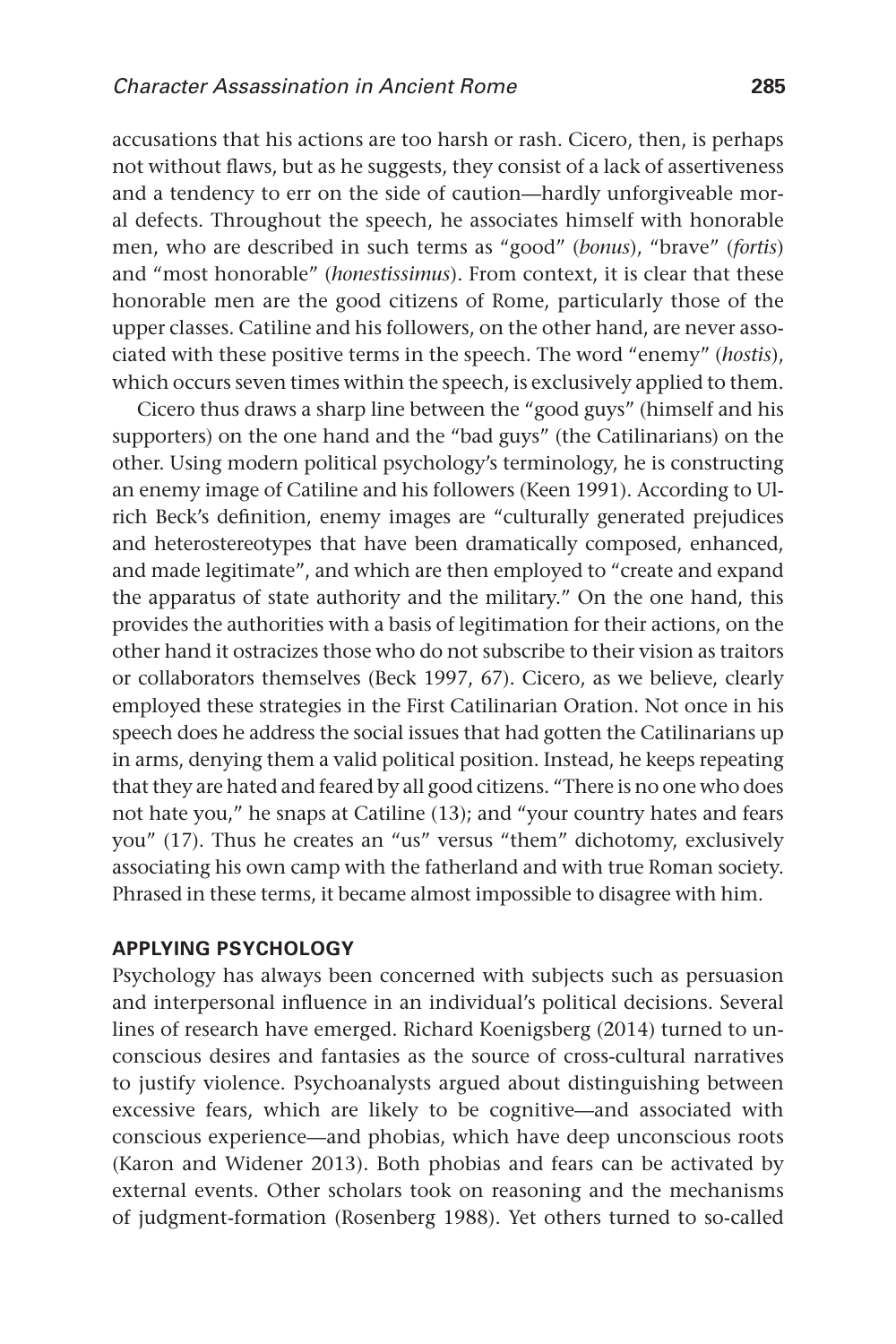"enemy images" and were mostly concerned with the ways the individual forms certain stable and negative cognitive constructs (called attitudes, perceptions, or prejudices) related to social groups, countries, and cultures. Most significant research in this field was conducted primarily during the Cold War in the second half of the twentieth century (Keen 1991).

Several hypotheses have been studied experimentally and a few conclusions have been offered (Van Houten 1991; Levy 2009; Herzog 2017). First, people's negative perceptions of other countries, people, and social groups can be psychologically manipulated—mostly by the mass media and during the early socialization stages. Second, the more educated the individual is, the less prone he or she is to outside persuasion. And third, dramatic events accompanied by powerful emotional associations, such as fear or anxiety, affect the individual's perception of others and create relatively stable and negative images of other people, countries, and social groups. In other words, as research in psychology suggests, people's judgments of others (such as political candidates or strangers) can be affected by the immediate, passing images of the moment (and not always and necessarily by long-term commitments and values).

A number of political psychologists have examined the role of fear and anxiety in politics and electoral campaigns in particular. Although their studies are usually concerned with the effects of these negative emotions and emotional states on voters in modern democracies, there is no reason to think that the psychological mechanisms regulating emotional assessment and decision-making of Roman senators from the first century BCE worked fundamentally different in this respect. A contemporary view in psychology is that human beings share some basic, fundamental emotional features across history. Specific historic, cultural, and socioeconomic conditions, certainly, have modified these features and continue to influence human emotions now (Harré and Parrott 1996).

One of the main conclusions of contemporary studies is that voters' positive and negative emotions influence their decision-making processes. Several theories have been created and tested. According to the affective intelligence theory, which is probably the most applicable in our case, emotion does not only color people's voting choices, but also effects the way they process information about candidates. As long as they regard social and political circumstances as "normal", voters tend to be complacent and to rely on long-ingrained habits and preferences. When they become alarmed, however, and sense that something is "not right", they shift to a more active mode and start to pay close attention to the arguments that opposing parties are making. In short, anxiety loosens party affiliations and stimulates political engagement (Marcus and Mackuen 1993, 680-681; see also Shiraev 2014, 24-25).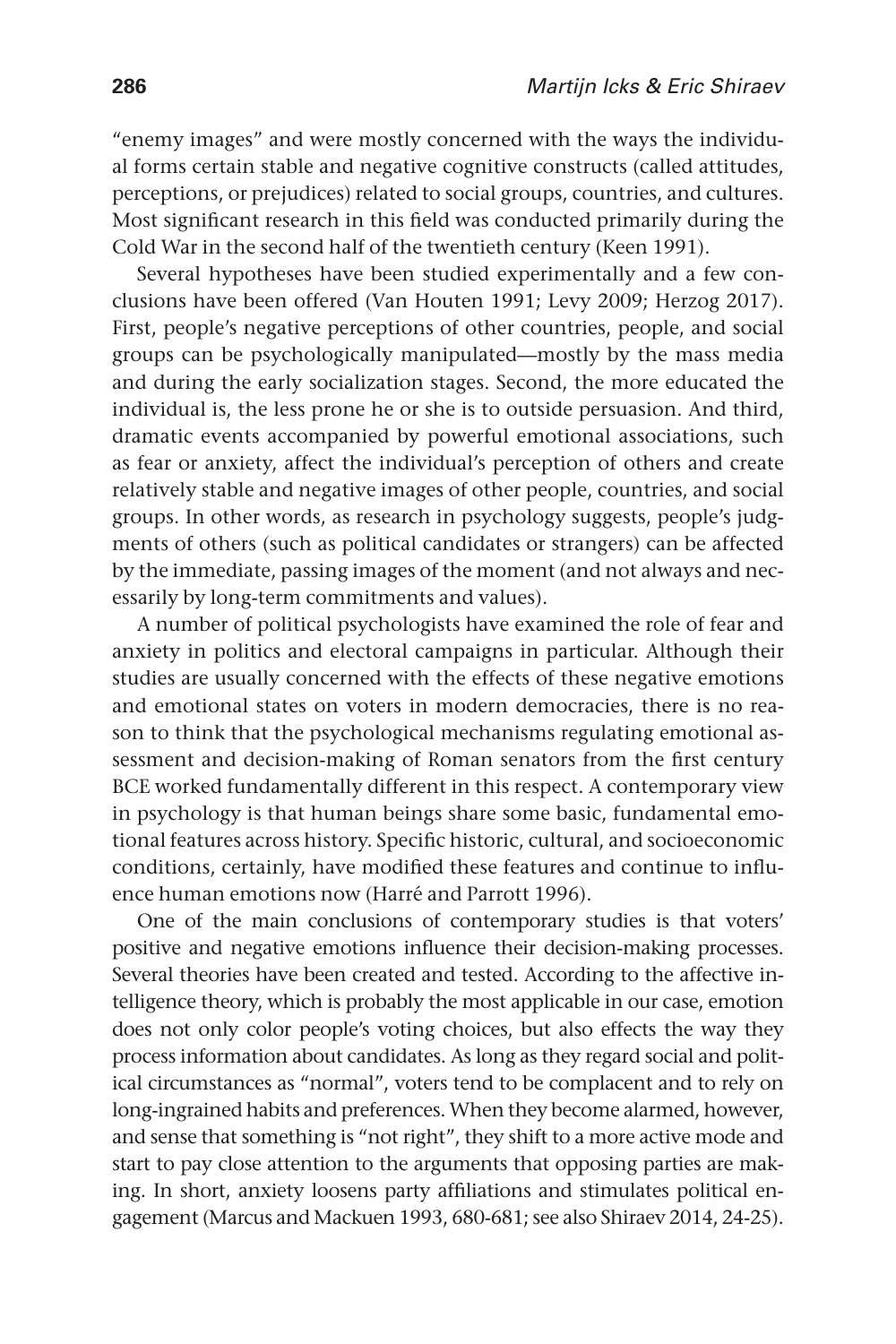Obviously, we are not suggesting that Cicero was aware of the affective intelligence theory. However, the ancients certainly knew that evoking anxiety could be an effective rhetorical tool. "Fear sets us thinking what can be done," Aristotle had instructed in his treatise on rhetoric. "Consequently, when it is advisable that the audience should be frightened, the orator must make them feel that they are really in danger" (*Rhetoric* 2.5.1383). Cicero appears to have taken these words to heart. Applying the affective intelligence theory may help us understand why his speech was so effective in turning Catiline into a political outcast. In order to create a united front against his opponent, Cicero had to bridge the gaps between the various factions in the Senate, most notably between his own *optimates* and the *populares*, who may in part have shared Catiline's outlook on the social problems plaguing the Republic.

The orator achieved this by emphasizing the danger that now threatened Rome, prompting his fellow senators to rethink their old allegiances and join his side. At the same time that he was warning them against the conspiracy, he presented himself as the city's protector. "You attempt nothing, you execute nothing, you devise nothing that can be kept hid from me at the proper time," he ensured Catiline (15). Although such assuring statements seem to undermine Cicero's message of pending danger, they have a clear function in the text, emphasizing that he is a good leader who has things under control. Anxiety, after all, is only a viable tool if one presents oneself as the antidote to the threats one warns about. On the one hand, then, Cicero is rousing fear, on the other he is putting himself forward as a rallying point for those who want to avert danger. As long as everyone supports him, things will be all right!

#### **Conclusion**

Can we understand and interpret events in history referring to contemporary psychological concepts? In this article, we turn to character assassination. We have attempted to show that modern, empirically tested psychological models using concepts such as fear, anxiety, and enemy images can contribute to our understanding of character assassination in pre-modern cultures. Needless to say, our options are limited: we cannot conduct interviews with Roman senators, nor do we have any survey results measuring the Roman people's opinions. In addition, we should be aware of fundamental differences between our societies. The Roman Republic lacked modern mass media and clearly defined political parties, nor was it a democracy in our sense of the word. Many of its values would seem quite alien to us. Nevertheless, some of the psychological mechanisms used in the defamation strategies that Cicero employed against Catiline should be, as we think, strikingly familiar to the modern citizen and voter.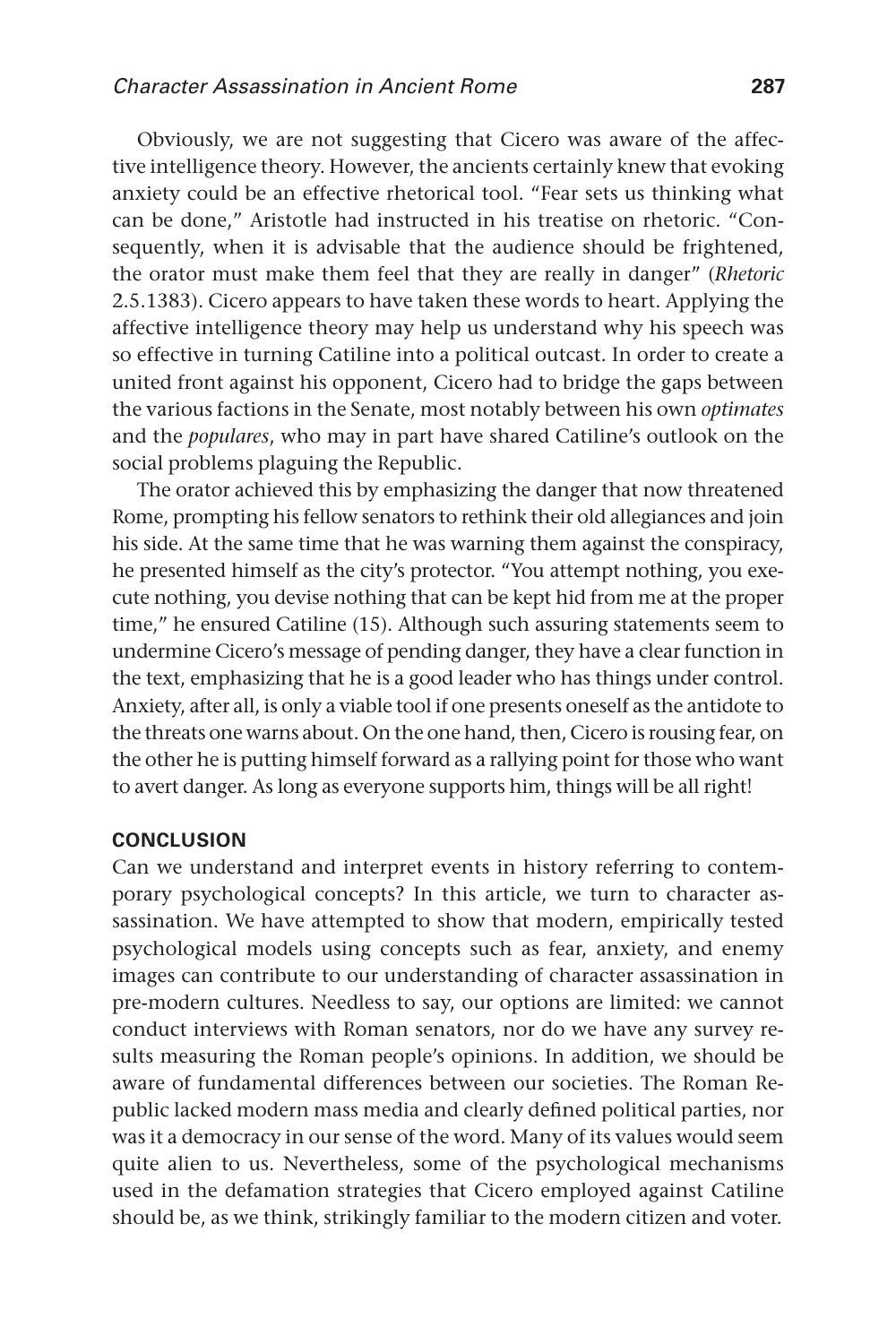At least two general themes appeared in the speech as a result of the content-analytical method that we have applied. One refers to fear and anxiety. The other creates a dichotomy between "us" and "them". In particular, appeals to patriotic values and allegations about an opponent's private affairs are well-worn tools in the repertoire of many contemporary politicians. The same goes for the attribution of malicious motives to political rivals and the contention that "they" are out to get us. Insights from political psychology and sociology can help us to understand how Cicero's attacks against Catiline worked and why they were so effective. We will be happy to discuss these issues further in our continuous research.

*Martijn Icks, Ph.D. is a Lecturer in Ancient History at the University of Amsterdam. He is the author of* The Crimes of Elagabalus *(2011) and co-editor of*  Character Assassination throughout the Ages *(2014). His research interests include character assassination, the representation of Roman imperial power and the reception of Classical Antiquity.*

*Eric Shiraev, Ph.D. is a Professor at George Mason University, the United States. He is an author and editor of nineteen books including* Cross-Cultural Psychology *(2017, 6/e),* A History of Psychology *(2/e, 2016), and* Personality Theories *(2017).*

#### **Bibliography**

Ariely, Dan, *Predictably Irrational*. New York: Harper, 2010.

- Beck, Ulrich, "The sociological anatomy of enemy images: The military and democracy after the end of the Cold War". In: Ragnhild Fiebig-von Hase and Ursula Lehmkuhl eds. *Enemy Images in American History*, 65-87. Providence—Oxford, Berghan: 1997.
- Cicero, *The Orations of Marcus Tullius Cicero*. Translated by C.D. Yonge. London: Henry G. Bohn, 1856.
- Cicero, *In Catilinam 1-4. Pro Murena. Pro Sulla. Pro Flacco*. Translated by C. Macdonald. Loeb Classical Library 324. Cambridge, MA: Harvard University Press, 1976.
- Corbeill, Anthony, 2002. "Ciceronian invective". In: James M. May ed., *Brill's Companion to Cicero: Oratory and Rhetoric*. Boston—Leiden—Cologne: Brill, 197-217.
- Craig, Christopher. "Three simple questions for teaching Cicero's 'First Catilinarian'". *The Classical Journal,* no. 88 (1993): 255-267.
- Dyck, Andrew ed., *Cicero: Catilinarians*. Cambridge: Cambridge University Press, 2008.
- Everitt, Anthony. *Cicero: A Turbulent Life*. London: Murray, 2001.
- Habicht, Christian. *Cicero the Politician*. Baltimore—London: Johns Hopkins University Press, 1990.
- Halloran, S. Michael. "Aristotle's concept of ethos, or if not his somebody else's". *Rhetoric Review*, no.1 (1982): 58-63.
- Harré, Rom and Gerrold Parrott, eds. *The Emotions: Social, Cultural and Biological Dimensions*. Thousand Oaks, CA: Sage, 1996.
- Herzog, Dagmar. *Cold War Freud: Psychoanalysis in an Age of Catastrophes.* New York: Cambridge University Press, 2017.